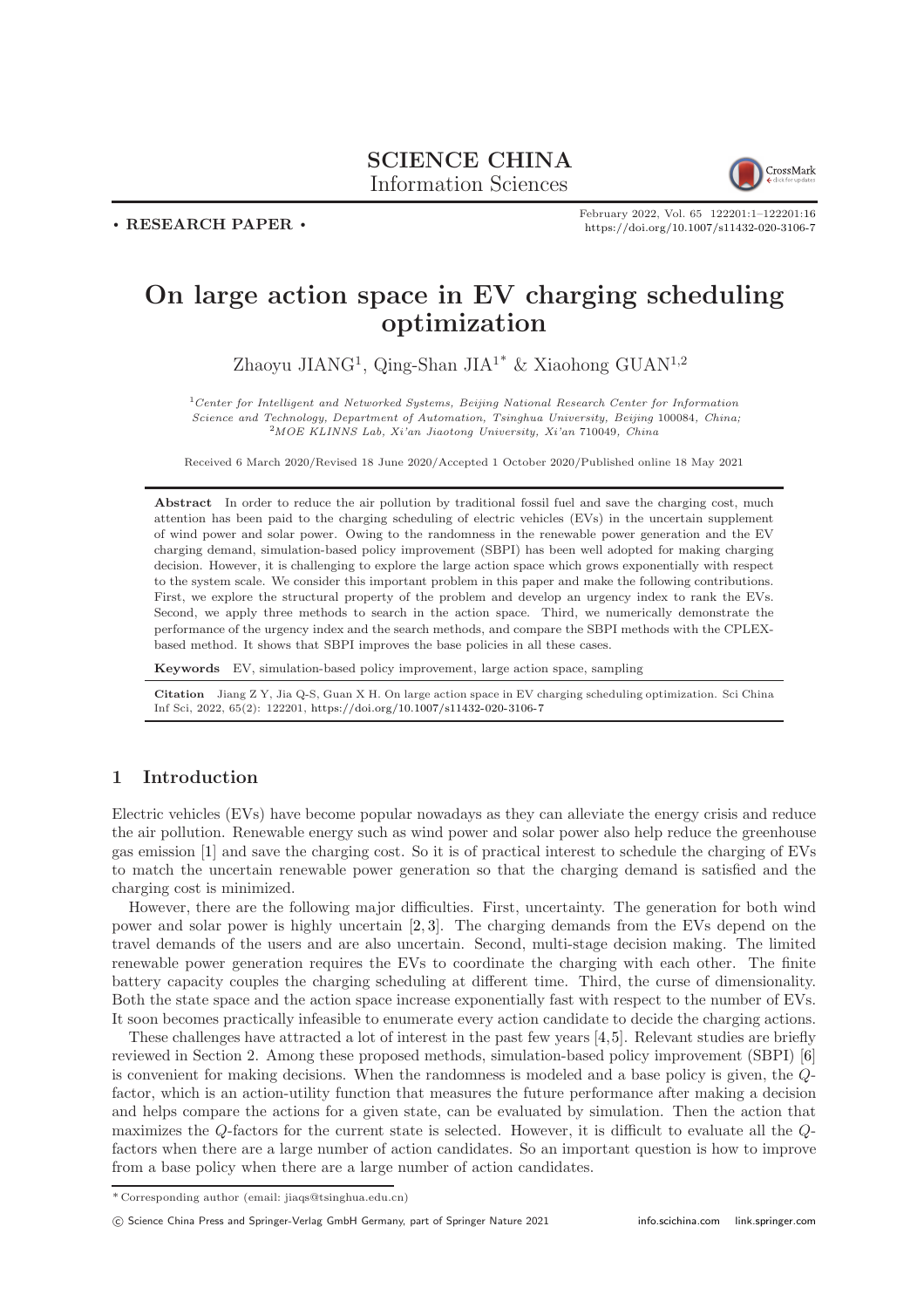We consider this important problem in this paper and make the following major contributions. First, we explore the structural property of the EV charging scheduling problem and develop an urgency index to reduce the search region in the action space. It is shown that this urgency index provides a complete order among the actions and is consistent with the least-laxity-longer-processing-time-first (LLLP) principle [\[7\]](#page-14-6). Second, we apply three methods to search for the optimal action, namely model adaptive reference search (MRAS) [\[8,](#page-14-7) [9\]](#page-14-8), model-based annealing random search (MARS) [\[10\]](#page-14-9), and convergent optimization via most-promising-area stochastic search (COMPASS) [\[11\]](#page-14-10), respectively. MRAS and MARS are modelbased methods that can converge to the global optimum. COMPASS is a model-free method that can converge to the local optimum with probability 1. We present the parameterized distribution for action sampling in MRAS and MARS and show how to update the parameters optimally. We also show how to uniformly sample from the most promising area in COMPASS. Third, we numerically compare these search methods with uniform sampling (US) and compare the SBPI methods with the CPLEX-based (CPLEX-B) method both in the original action space and the action space reduced by the urgency index. The results show that using structural property of the system to reduce the action space does work and the search methods such as MRAS, MARS, and COMPASS outperform the US under the same computing budget. Meanwhile the SBPI improves the base policy in all these cases and performs better than the CPLEX-B method.

The rest of this paper is organized as follows. We give a brief literature review in Section 2 and formulate the problem in Section 3. We present the main results in Section 4, including the reduced action space using structural property of the problem in Subsection [4.1,](#page-4-0) the algorithms of applying MRAS, MARS, and COMPASS to search for the optimal action in Subsection [4.2,](#page-5-0) and the numerical comparison among MRAS, MARS, COMPASS, and US both in the reduced action space and the original action space in Subsection [4.3.](#page-10-0) We conclude the paper in Section 5.

#### 2 Literature review

The EV charging process may be optimized for various objectives such as cost minimization [\[12](#page-14-11)[–14\]](#page-14-12), profit maximization for the charging station [\[15,](#page-14-13) [16\]](#page-14-14) and the EV owners [\[17\]](#page-14-15), peak load minimization in the distribution network [\[18,](#page-14-16) [19\]](#page-14-17), service dropping rate minimization for the charging station with dual charging modes [\[20\]](#page-14-18), and renewable energy penetration improvement [\[21\]](#page-14-19). Markov decision process (MDP) is a popular model in these studies, and also the problem formulation in this work.

It has attracted great interest in solving MDP in the past few decades. Policy iteration and value iteration are typical methods for solving the MDP [\[22\]](#page-14-20). However, they may still face the difficulties from the aforementioned three aspects. Both uncertainty and multi-stage decision making are difficult to handle. For uncertainty, Monte Carlo sampling [\[23\]](#page-14-21) can be used to generate scenarios or scenario trees to depict the uncertainty [\[24,](#page-14-22) [25\]](#page-14-23), while deep neural network can be used to optimize the decision making under uncertain scenarios [\[26\]](#page-14-24). Unknown transition probabilities can also be learned in the deep reinforcement learning without system model information [\[27\]](#page-14-25). For multi-stage decision making, eventbased optimization [\[17\]](#page-14-15) and multi-scale approaches [\[21\]](#page-14-19) can alleviate the trouble by multi-stage decision making.

The curse of dimensionality is also difficult to handle. Although many studies focus on the large state space [\[27,](#page-14-25) [28\]](#page-15-1), we focus on the large action space. The idea to handle the large action space mainly comes from three aspects. First, divide and conquer. One may use the structure of the problem to divide the objective function and the state [\[29\]](#page-15-2). Then the action space is curtailed in the small-scale problem. Second, reduce the action space. Aggregating the EVs by their properties [\[15,](#page-14-13) [21\]](#page-14-19), and using a priority, such as that used in the LLLP principle [\[7\]](#page-14-6), to rank the EVs are examples. Third, search for the optimal action. When the probabilities of the actions can be parameterized, model-based methods like MRAS and MARS can be implemented to search for the optimal action [\[30\]](#page-15-3). When the probabilities of the actions cannot be parameterized, model-free methods like COMPASS [\[11\]](#page-14-10) and particle swarm optimization (PSO) [\[31\]](#page-15-4) can be used to search for the optimal action. In this paper, we focus on how to find the optimal action in the EV charging problem when there is a large action space.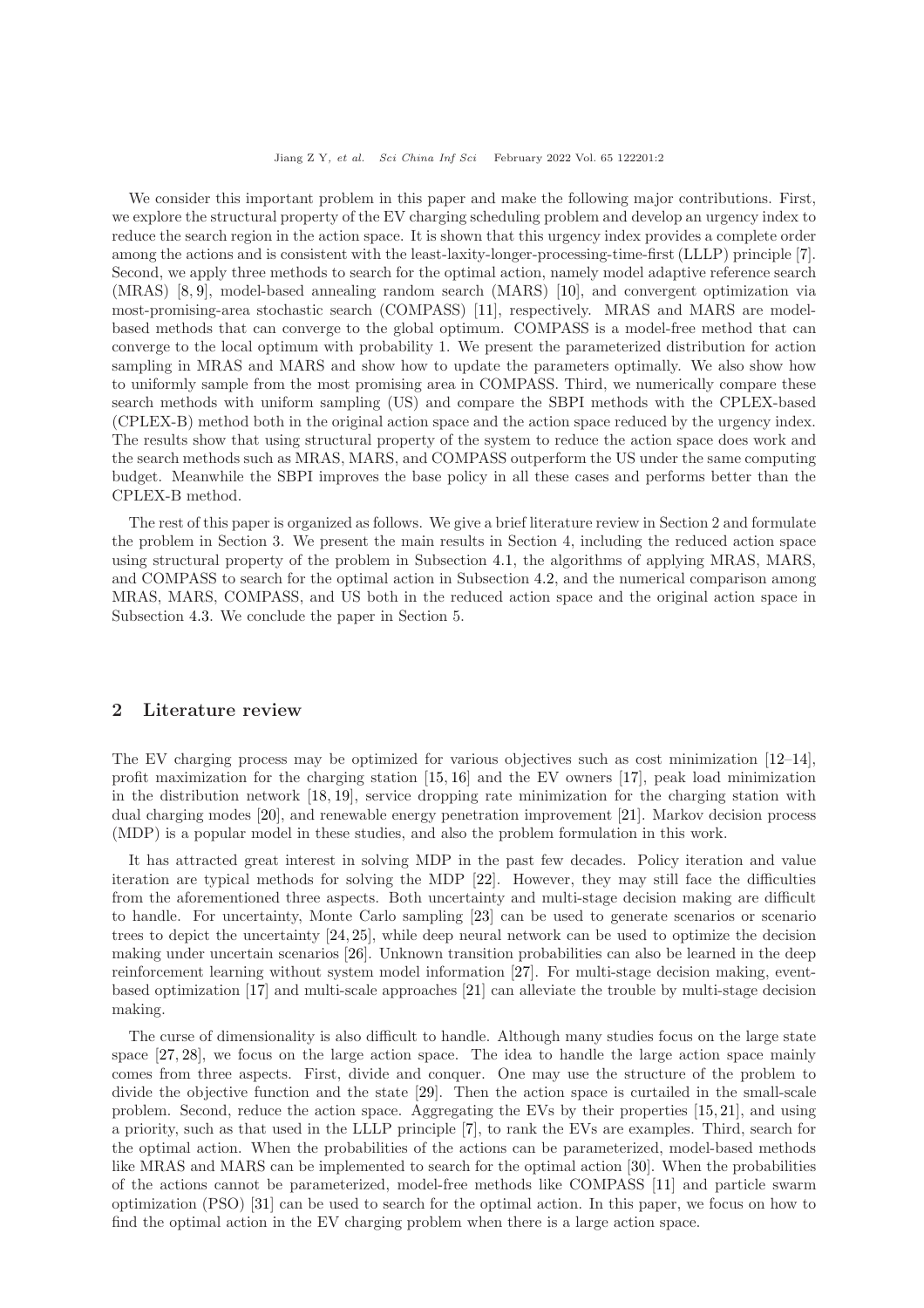Jiang Z Y, et al. Sci China Inf Sci February 2022 Vol. 65 122201:3

<span id="page-2-0"></span>

Figure 1 (Color online) The system structure.

## 3 Problem formulation

The system structure is shown in Figure [1.](#page-2-0) There are several buildings in the system and each of them has a parking lot. The EVs travel among these buildings. Whenever the EVs need to be charged in a parking lot, the building can obtain the charging information and manage the charging processes of the EVs. Besides the power grid, both building-mounted wind turbines and building-integrated photovoltaic panels can supply energy for the EVs. Owing to the cost and the degradation of the battery, we do not consider the discharging of the EVs. A large-capacity battery is equipped with the building to store energy when there is excess renewable energy or when the electricity price of the power grid is low, and release energy when there is little renewable energy or when the electricity price of the power grid is high. The goal is to minimize the total charging cost and at the same time satisfy the traveling demands of the EVs. We formulate the problem as a Markov decision process. We have the assumptions as follows.

<span id="page-2-1"></span>**Assumption 1.** The charging power of the EVs,  $P_{\text{ev}}$ , is constant and identical.

<span id="page-2-2"></span>Assumption 2. The number of the charging piles in each parking lot is large enough for the EVs.

<span id="page-2-3"></span>Assumption 3. Renewable energy from the building-mounted wind turbines and the building-integrated photovoltaic panels is free.

<span id="page-2-4"></span>Assumption 4. Sufficient power can be obtained from the power grid to satisfy the charging demands of the EVs.

Assumption [1](#page-2-1) is a typical assumption in [\[32\]](#page-15-5) and the constant charging power is beneficial for the lifetime of the battery. Assumption [2](#page-2-2) is used for formulating a general model. Assumption [3](#page-2-3) is based on the fact that the costs for operation, maintenance, etc. on the renewable energy are much smaller than the fossil-based electricity generation process [\[33,](#page-15-6) [34\]](#page-15-7). Assumption [4](#page-2-4) is similar to Assumption [2](#page-2-2) and is reasonable for the urban power grid.

We define the system state at time  $t \in \{0, 1, \ldots, T-1\}$  as  $S_t = (P_{w,t}, P_{pv,t}, R_t, L_t, E_t, D_t)$ , where T is the number of stages considered,  $P_{w,t} = (P_{w,t}^1, P_{w,t}^2, \ldots, P_{w,t}^{N_b})$  and  $P_{pv,t} = (P_{pv,t}^1, P_{pv,t}^2, \ldots, P_{pv,t}^{N_b})$ are the power generated by the building-mounted wind turbines and the building-integrated photovoltaic panels, respectively,  $R_t = (R_t^1, R_t^2, \ldots, R_t^{N_b})$  is the state of charge (SOC) of the battery equipped with the buildings,  $N_b$  is the number of buildings in the system,  $D_t = (D_t^1, D_t^2, \ldots, D_t^{N_{\text{ev}}})$  denotes the locations of the EVs,  $L_t = (L_t^1, \ldots, L_t^{N_{\text{ev}}})$  and  $E_t = (E_t^1, \ldots, E_t^{N_{\text{ev}}})$  denote the remaining parking time and charging demand of the EVs, respectively, and  $N_{\rm ev}$  is the number of EVs in the system. Let S denote the state space. Then we have

$$
\begin{cases} 0 < L_t^i \leq T - 1 - t, \\ 0 < E_t^i \leq E_{\text{cap}}, \end{cases} \quad \text{if } 1 \leq D_t^i \leq N_b, \quad \text{and} \quad \begin{cases} L_t^i = 0, \\ E_t^i = 0, \end{cases} \quad \text{if } D_t^i = 0,
$$

where  $E_{\text{cap}}$  is the battery capacity of the EVs.

The following equations [\[35\]](#page-15-8) are used to estimate the wind power generation at each building:

$$
P_{\mathbf{w},t}^{j} = \begin{cases} W_{\text{cap}}, & \text{if } V_{\text{rated}} \leqslant V_t^{j} < V_{\text{cut-off}}, \\ W_{\text{cap}} \left( \frac{V_t^{j}}{V_{\text{rated}}} \right)^3, & \text{if } V_{\text{cut-in}} \leqslant V_t^{j} < V_{\text{rated}}, \\ 0, & \text{otherwise}, \end{cases} \tag{2}
$$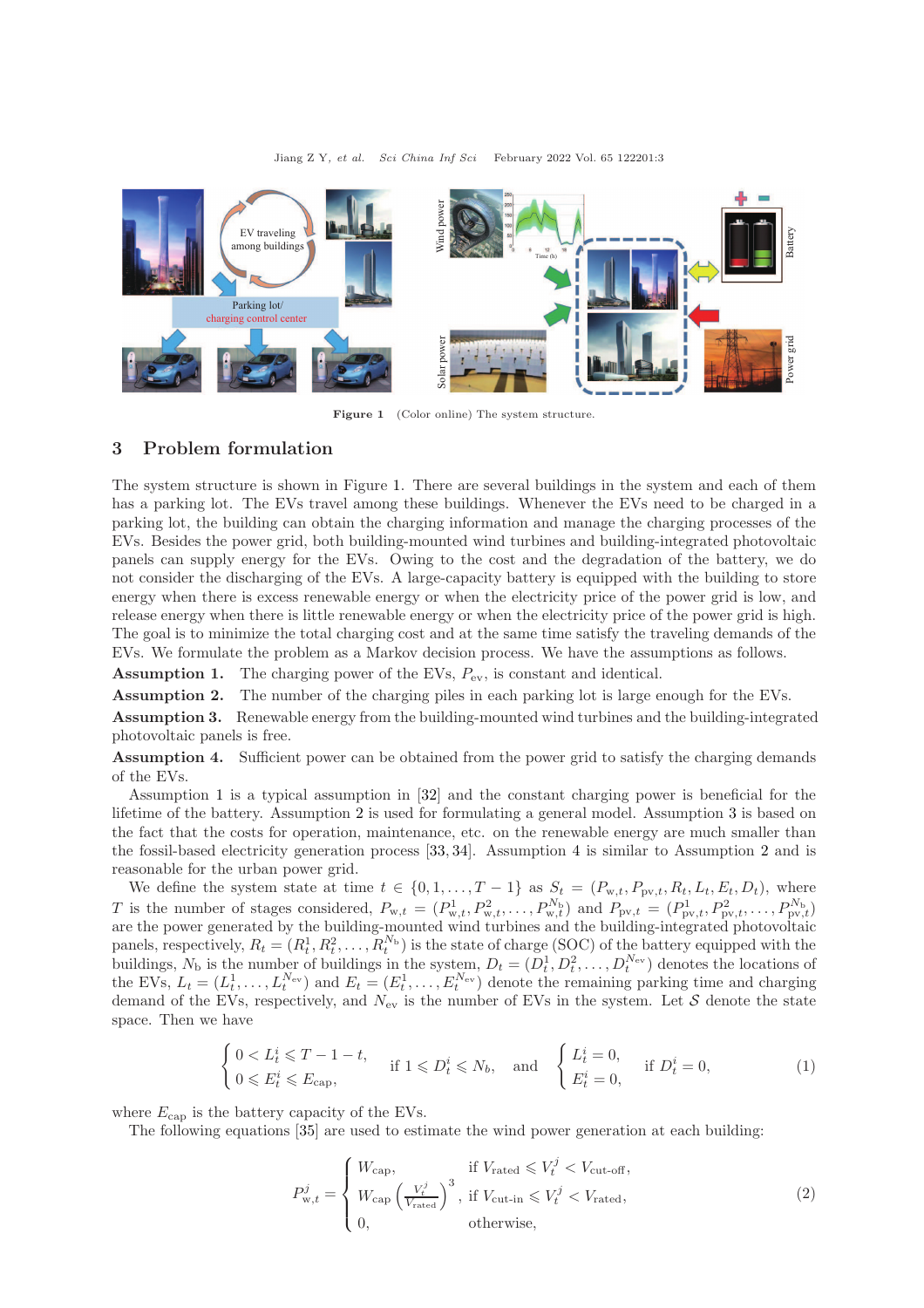<span id="page-3-0"></span>Jiang Z Y, et al. Sci China Inf Sci February 2022 Vol. 65 122201:4



Figure 2 A typical model of two diode photovoltaic panels [\[36\]](#page-15-9).

where  $W_{\text{cap}}$  is the capacity of the building-mounted wind turbine,  $V_t^j$  is the real-time wind speed at the blades of the wind turbine at building j,  $V_{\text{rated}}, V_{\text{cut-in}}$ , and  $V_{\text{cut-off}}$  are the rated wind speed, cut-in wind speed, and cut-off wind speed of the wind turbine, respectively.

A typical model of two diode photovoltaic panels presented in [\[36\]](#page-15-9) is used to estimate the solar power generation, which is shown in Figure [2.](#page-3-0) A building-integrated photovoltaic panel consists of several panels connected in series and in parallel. The main mathematical formulation shown in [\(3\)](#page-3-1) is based on the property of P-N junction and the Thevenin's theorem.

<span id="page-3-1"></span>
$$
P_{\rm pv} = U\left(I_{\rm pv} - I_{\rm d} - \frac{U + R_{\rm s}I}{R_{\rm p}}\right), \qquad I_{\rm pv} = N_{\rm p}(I_{\rm pv,n} + K_{\rm i}(T_{\rm a} - T_{\rm n}))\frac{G_{\rm a}}{G_{\rm n}},
$$
  

$$
I_{\rm d} = I_0\left(\exp\left\{\frac{q(U + R_{\rm s}I)}{akN_{\rm s}T_{\rm a}}\right\} - 1\right), \qquad I_0 = N_{\rm p}\frac{I_{\rm sc,n} + K_{\rm i}(T_{\rm a} - T_{\rm n})}{\left\{\frac{V_{\rm oc,n} + K_{\rm v}(T_{\rm a} - T_{\rm n})}{aV_{\rm t,n}}\right\} - 1},
$$

$$
(3)
$$

where  $N_{\rm p}$  and  $N_{\rm s}$  are the number of cells connected in parallel and in series, respectively,  $K_{\rm i}$  and  $K_{\rm v}$ are the short circuit current/temperature coefficient and open circuit voltage/temperature coefficient, respectively,  $I_{\text{pv},n}$  is the light-generated current at the nominal condition, T and G are temperature of the P-N junction and surface irradiance of the cell, respectively,  $T_n$  and  $G_n$  are the temperature and irradiance at the nominal condition, respectively,  $a$  is the diode ideality constant,  $I_{\rm sc,n}$  and  $V_{\rm oc,n}$  are the nominal short circuit and nominal open voltage, respectively,  $V_{t,n}$  is the thermal voltage of  $N_s$  seriesconnected cells at the nominal condition, q is the electron charge  $(1.60217646 \times 10^{-19} \text{ C})$ , and k is the Boltzmann constant  $(1.3806503 \times 10^{-23} \text{ J/K}).$ 

The action at time t is  $A_t = (a_t^1, a_t^2, \ldots, a_t^{N_{\text{ev}}}, b_t^1, b_t^2, \ldots, b_t^{N_{\text{b}}}) \in \mathcal{A}$ , where  $\mathcal{A}$  is the action space,  $a_t^i$ is a Boolean variable which represents the charge action of the *i*th EV,  $b_t^j$  is a discrete variable which represents the action of the battery in the jth building. According to Assumption [1,](#page-2-1) the energy used for charging the *i*th EV at time t is  $a_t^i \cdot P_{ev}$ , where  $P_{ev}$  is the charging power of the EV.

The policy at time t,  $\pi_t$ , is a mapping from the state space S to the action space A, i.e.,  $\pi_t : \mathcal{S} \to \mathcal{A}$ . And the policy vector  $\pi$  is made up by the policy at each time, i.e.,  $\pi = (\pi_0, \ldots, \pi_t, \ldots, \pi_{T-1})$ .

Suppose that the k<sup>th</sup> parking event of the *i*<sup>th</sup> EV happens at time  $t_{k,s}^i$ , i.e.,  $D_{t_{k,s}^i-1}^i = 0$  and  $D_{t_{k,s}^i}^i > 0$ . Then we have the following dynamics:

$$
L_{t+1}^{i} = \begin{cases} L_{t}^{i} - 1, & \text{if } D_{t}^{i} > 0, \\ \mathcal{L}_{k}^{i}, & \text{if } t = t_{k,s}^{i} - 1, \\ 0, & \text{if } D_{t+1}^{i} = 0, \end{cases} \qquad E_{t+1}^{i} = \begin{cases} E_{t}^{i} - a_{t}^{i} P_{\text{ev}}, & \text{if } D_{t}^{i} > 0, \\ \mathcal{E}_{k}^{i}, & \text{if } t = t_{k,s}^{i} - 1, \\ 0, & \text{if } D_{t+1}^{i} = 0, \end{cases}
$$
(4)

where  $\mathcal{L}_k^i$  and  $\mathcal{E}_k^i$  are the initial remaining parking time and the charging demand in the kth parking event of the ith EV, respectively. In Subsection [4.3,](#page-10-0) we show how to determine the values of these variables based on the real data [\[37\]](#page-15-10).

Suppose that the kth parking event of the *i*th EV finishes at time  $t_{k,f}^i$ , i.e.,  $t_{k,f}^i = t_{k,s}^i + \mathcal{L}_k^i - 1$ . And let  $E_{k,\text{f}}^i$  denote the unfinished charging demand of the *i*<sup>th</sup> EV at  $t_{k,\text{f}}^i$ , i.e.,  $E_{k,\text{f}}^i = \left(\sum_{t=t_{k,\text{s}}^i}^{t_{k,\text{f}}^i} a_t^i - \mathcal{E}_k^i\right)$ . Then one-stage cost at time  $t$  is defined as

$$
C(S_t, A_t) = \beta_t \sum_{j=1}^{N_{\rm b}} \max \left( P_{\rm ev} \sum_{i=1}^{N_{\rm ev}} a_t^i I(D_t^i = j) - P_{\rm w,t}^j - P_{\rm pv,t}^j - b_t^j P_{\rm b}^j, 0 \right) + \gamma \sum_{i=1}^{N_{\rm ev}} I(t = t_{k,\rm f}^i) E_{k,\rm f}^i, \tag{5}
$$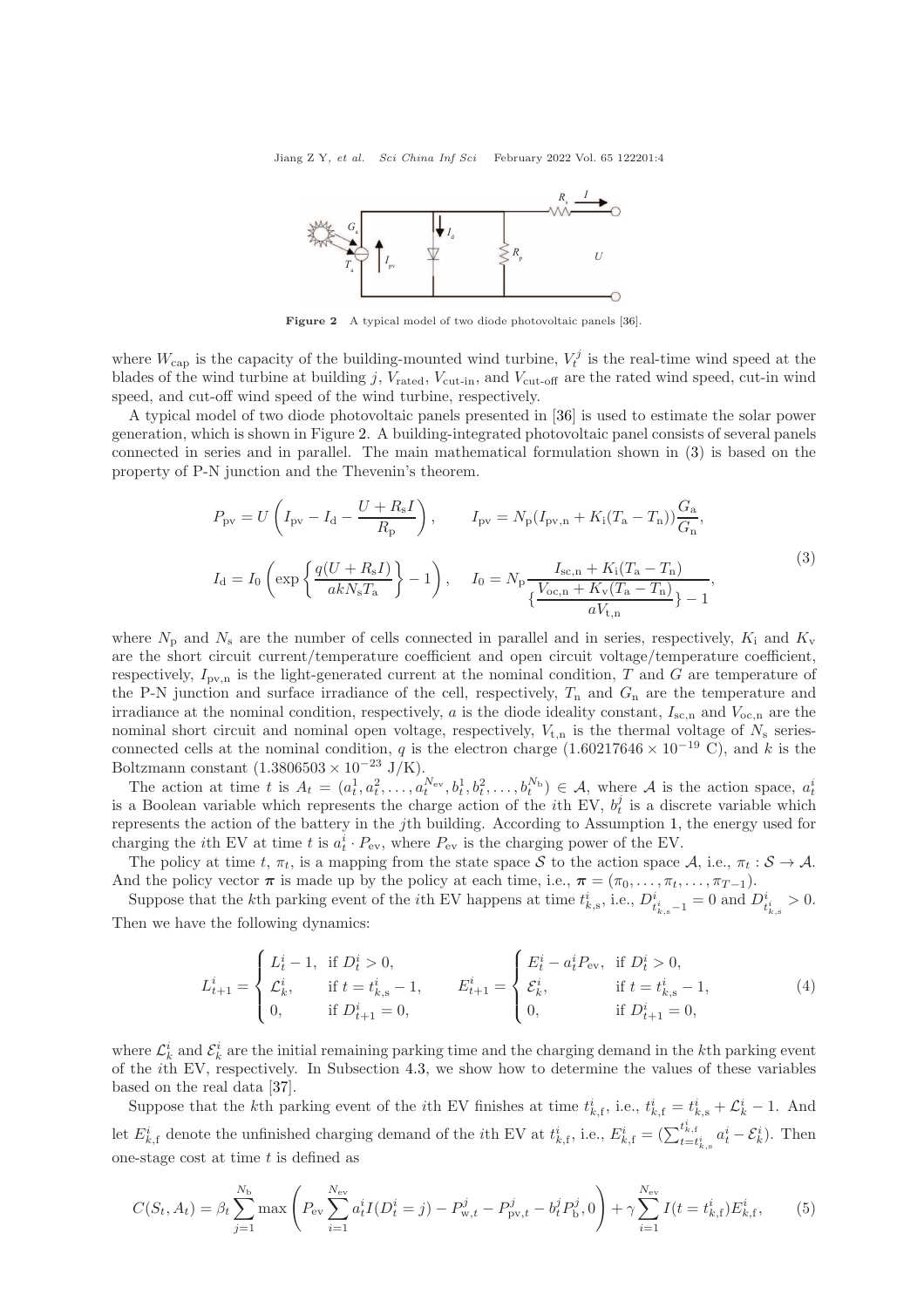where  $\beta_t$  is the time-of-use (TOU) price of the power grid,  $P_b^j$  is the constant charging/discharging power of the battery equipped with the jth building, and  $I(A)$  is the indicator function. The TOU price usually changes over time. Let  $\gamma$  denote the penalty coefficient for not fully charged by the departure time.

Consider the following objective function:

$$
J(\pi, S_0) = \mathbb{E} \left\{ \sum_{t=0}^{T-1} C(S_t, \pi_t(S_t)) \middle| S_0 \right\}
$$
  
=  $\mathbb{E} \left\{ \sum_{t=0}^{T-1} \left[ \beta_t \sum_{j=1}^{N_{\rm b}} \max \left( P_{\rm ev} \sum_{i=1}^{N_{\rm ev}} a_t^i I(D_t^i = j) - P_{\rm w,t}^j - P_{\rm pv,t}^j - b_t^j P_{\rm b}^j, 0 \right) \right\}$   
+  $\gamma \sum_{i=1}^{N_{\rm ev}} I(t = t_{k, \rm f}^i) E_{k, \rm f}^i \right\} \left| S_0 \right\},$  (6)

where  $S_0$  is the initial state.

So the EV charging problem P1 is

$$
\text{P1}: \min_{\pi \in \mathcal{P}} J(\pi, S_0) \quad \text{s.t. (1),} \tag{7}
$$

where  $P$  is the policy space.

## 4 Main results

In this section, we focus on using the SBPI to improve from a heuristic policy in the EV charging problem. First, we use the urgency index to rank the EVs and reduce the action space. Then, we apply three search methods to find the optimal action in the action space. At last, we numerically compare these search methods with the US, and compare the SBPI methods with the CPLEX-B method both in the original action space and the reduced action space.

#### <span id="page-4-0"></span>4.1 Reduced action space

We define the urgency index of the *i*<sup>th</sup> EV at time *t*,  $u_t^i$  as

$$
u_t^i = \frac{E_t^i}{L_t^i}.\tag{8}
$$

We know that the LLLP principle [\[7\]](#page-14-6) can maintain the optimality. Now we show that the urgency index is consistent with the LLLP principle in the following theorem.

Theorem 1. The urgency index does not violate both of the two inequalities in the LLLP principle at the same time.

Note that if EV x has priority over EV y in LLLP principle, then  $\omega_t^x \leq \omega_t^y$  and  $E_t^x \geq E_t^y$ , and one of these two inequalities strictly holds [\[7\]](#page-14-6), where the laxity of the *i*th EV at time  $t, \omega_t^i$ , is defined as

$$
\omega_t^i = L_t^i - E_t^i. \tag{9}
$$

*Proof.* For any two EVs, x and y, suppose that  $u_t^x > u_t^y$ . Then  $\frac{E_t^x}{L_t^x} > \frac{E_t^y}{L_t^y}$ . For laxity, let  $L_t^x - E_t^x \geq$  $L_t^y - E_t^y$ ; i.e., suppose that one of the inequalities in LLLP is violated. Then

$$
E_t^x > \frac{L_t^x E_t^y}{L_t^y} \quad \text{and} \quad E_t^x \leqslant L_t^x + E_t^y - L_t^y. \tag{10}
$$

So,

$$
\frac{L_t^x E_t^y}{L_t^y} < L_t^x + E_t^y - L_t^y \Rightarrow L_t^x L_t^y + E_t^y L_t^y - (L_t^y)^2 > E_t^y L_t^x
$$
\n
$$
\Rightarrow L_t^x (L_t^y - E_t^y) > L_t^y (L_t^y - E_t^y) \Rightarrow L_t^x > L_t^y. \tag{11}
$$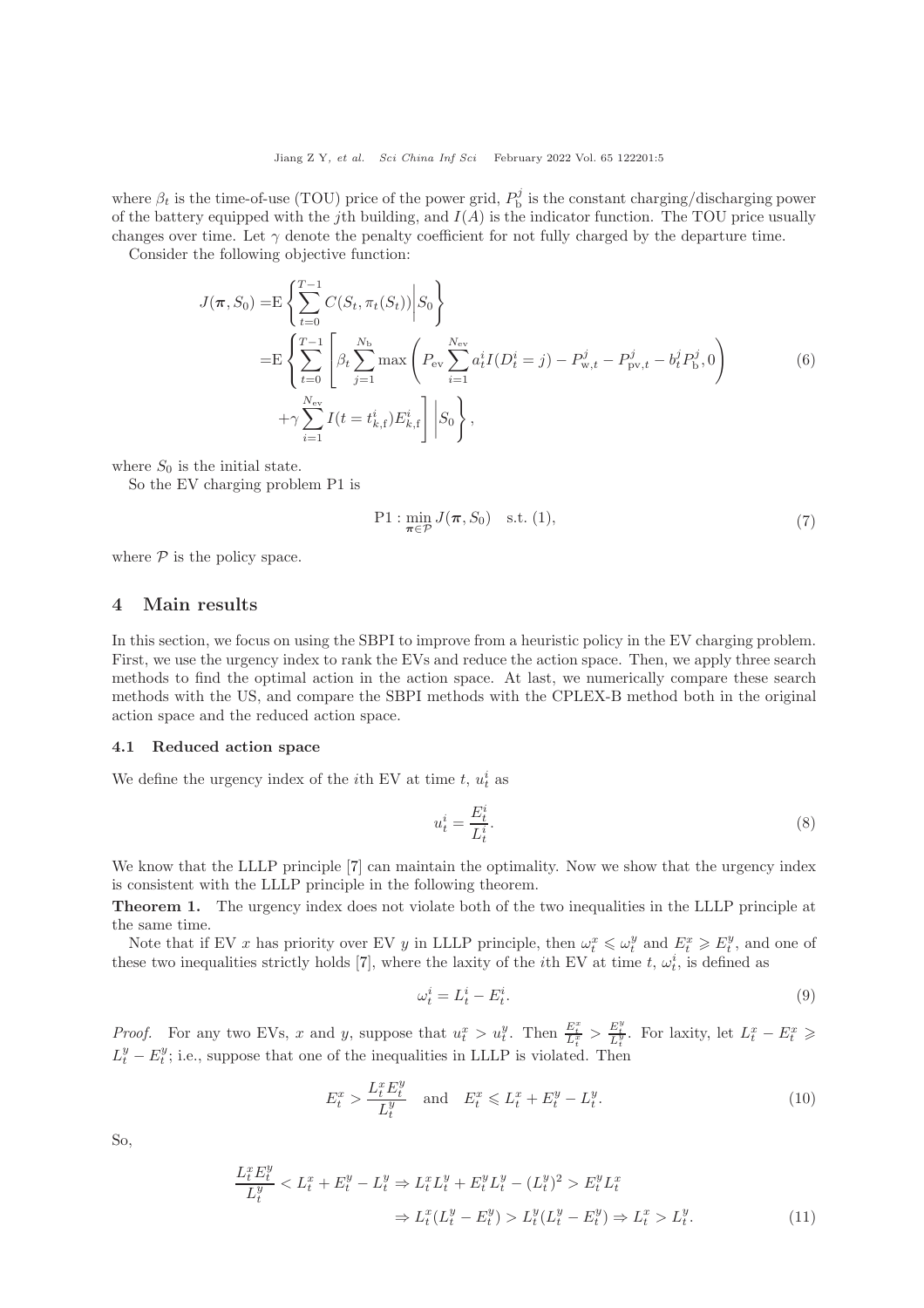From  $\frac{E_t^x}{L_t^x} > \frac{E_t^y}{L_t^y}$ , we also have that  $L_t^x < \frac{E_t^x L_t^y}{E_t^y}$ . So,

$$
\frac{E_t^x L_t^y}{E_t^y} > L_t^y \Rightarrow E_t^x > E_t^y; \tag{12}
$$

i.e., it does not violate another inequality in LLLP.

Similarly, if  $E_t^x \leq E_t^y$ , we have that  $L_t^x - E_t^x > L_t^y - E_t^y$ . So the urgency index does not violate both of the two inequalities in the LLLP principle at the same time.

Using the urgency index, we can decide the number of EVs to be charged directly. The action at each stage is converted to  $\hat{A}_t = (n_{\text{ev},t}^1, \ldots, n_{\text{ev},t}^{N_{\text{b}}}, b_t^1, \ldots, b_t^{N_{\text{b}}})$ , where  $n_{\text{ev},t}^j, j = 1, 2, \ldots, N_{\text{b}}$  is the number of EVs to be charged in the parking lot of the jth building. So the size of the action space is curtailed from  $2^{N_{\rm ev}} \times 3^{N_{\rm b}}$  to  $\prod_{j=1}^{N_{\rm b}}[3 \times (N_{\rm ev,t}^j + 1)]$ , where  $N_{\rm ev,t}^j$  is the number of EVs parking at the parking lot of the jth building at time t, and  $\sum_{j=1}^{N_{\rm b}} N_{\rm ev,t}^j = N_{\rm ev}$ . It is obvious that the size of the new action space is smaller than that of the original action space. We refer to the new action space as the reduced action space.

#### <span id="page-5-0"></span>4.2 Methods for searching

The action which maximizes the estimated Q-factors is selected in SBPI [\[38\]](#page-15-11). For each stage-action pair  $(S_t, A_t)$ , the Q-factor is defined as

$$
Q_t(S_t, A_t) = C_t(S_t, A_t) + \mathbb{E}[V(S_{t+1})|S_t, A_t],
$$
\n(13)

where  $V(S_{t+1})$  is the value function of state  $S_{t+1}$ , i.e.,

$$
V(S_{t+1}) = \mathcal{E}\left[\sum_{\tau=t+1}^{T-1} C_{\tau}(S_{\tau}, \pi_t^*(S_{\tau})) \middle| S_{t+1}\right],
$$
\n(14)

where  $\pi_t^*$  denotes the optimal policy at time t.

However, the optimal policy vector  $\pi^*$  is usually unavailable. So a heuristic policy  $\pi^{\text{base}}$  is used to estimate the Q-factor:

$$
\hat{Q}_t(S_t, A_t) = C_t(S_t, A_t) + \mathbb{E}[\hat{V}(S_{t+1})|S_t, A_t],
$$
\n(15)

where

<span id="page-5-1"></span>
$$
\hat{V}(S_{t+1}) = \mathcal{E}\left[\sum_{\tau=t+1}^{T-1} C_{\tau}(S_{\tau}, \pi_{\tau}^{\text{base}}(S_{\tau})) \middle| S_{t+1}\right].
$$
\n(16)

Monte Carlo sampling is used to generate the sample paths for estimating the Q-factors in SBPI since the expectation in [\(16\)](#page-5-1) is difficult to calculate:

$$
\hat{Q}_t(S_t, A_t) \approx \tilde{Q}_t(S_t, A_t) = C_t(S_t, A_t) + \frac{1}{M} \sum_{m=1}^M \sum_{\tau=t+1}^{T-1} (C_\tau(S_\tau, \pi_\tau^{\text{base}}(S_\tau)) | \xi_m^{\tau}), \tag{17}
$$

where M is the number of generated sample paths and  $\xi_m^{\tau}$  is the randomness in the mth sample path at time  $\tau$ . It is therefore of practical interest to discuss how to search for the optimal action under finite computing budget.

#### <span id="page-5-2"></span>4.2.1 MRAS

We introduce the parameterized distribution for action sampling both in the original action space and the reduced action space, and show how to update the parameters optimally.

(1) In the original action space

In the original action space, let  $\theta_t^i$  denote the probability that the *i*th EV charges at time t, so the probability distribution of the action for the EVs can be written as

$$
f_{\rm ev}(a_t^i) = \theta_{\rm ev,t}^i \frac{(a_t^i)}{(1 - \theta_{\rm ev,t}^i)^{(1 - a_t^i)}} = \exp\left(a_t^i \ln(\theta_{\rm ev,t}^i) + (1 - a_t^i) \ln(1 - \theta_{\rm ev,t}^i)\right),\tag{18}
$$

where  $a_t^i = 1$  means to charge the *i*th EV at time t, and  $a_t^i = 0$  means not to charge the EV.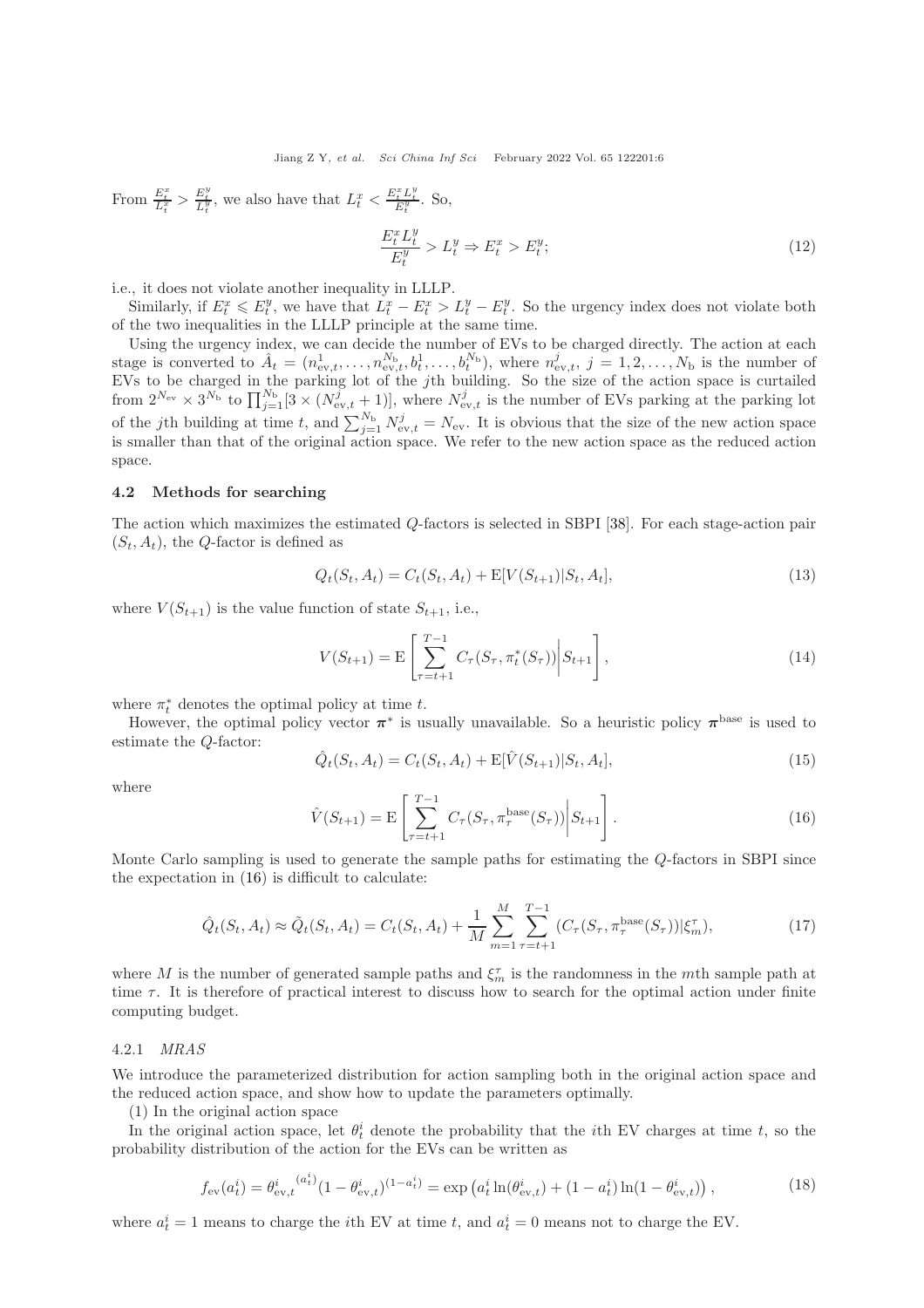Let  $\theta_{b,t}^{j_u}$  denote the probability that the battery in building j discharges at time t, and  $\theta_{b,t}^{j_v}$  denote the probability that the battery has no action. So the probability that the battery charges at time  $t$  is  $1 - \theta_{b,t}^{j_u} - \theta_{b,t}^{j_v}$ . Then the probability distribution of the action for the battery is described as

$$
f_{\rm b}(\theta_{\rm b,t}^{j_{\rm u}},\theta_{\rm b,t}^{j_{\rm v}}) = (\theta_{\rm b,t}^{j_{\rm u}})^{I(b_t^j=1)} (\theta_{\rm b,t}^{j_{\rm v}})^{I(b_t^j=0)} \times (1 - \theta_{\rm b,t}^{j_{\rm u}} - \theta_{\rm b,t}^{j_{\rm v}})^{(1 - I(b_t^j=1) - I(b_t^j=0))}
$$
  
= 
$$
\exp\left(I(b_t^j=1)\ln(\theta_{\rm b,t}^{j_{\rm u}}) + I(b_t^j=0)\ln(\theta_{\rm b,t}^{j_{\rm v}}) + (1 - I(b_t^j=1) - I(b_t^j=0))\ln(1 - \theta_{\rm b,t}^{j_{\rm u}} - \theta_{\rm b,t}^{j_{\rm v}})\right),
$$
(19)

where  $I(x)$  is the indicator function and  $I(x) = 1$  (or 0) if x is true (or false),  $b_j^t = 1$  means to discharge the battery in the jth building,  $b_j^t = 0$  means nothing happens, and  $b_j^t = -1$  means to charge the battery.

Suppose that the action of each EV or battery is independent, and then the probability distribution of action  $A_t$  is

$$
f(A_t) = \prod_{i=1}^{N_{\rm ev}} \exp(a_t^i \ln(\theta_{\rm ev,t}^i) + (1 - a_t^i) \ln(1 - \theta_{\rm ev,t}^i))
$$
  
 
$$
\times \prod_{j=1}^{N_{\rm b}} \exp\left[I(b_t^j = 1) \ln(\theta_{\rm b,t}^{j_{\rm u}}) + I(b_t^j = 0) \ln(\theta_{\rm b,t}^{j_{\rm v}})\right]
$$
  
 
$$
+ (1 - I(b_t^j = 1) - I(b_t^j = 0)) \ln(1 - \theta_{\rm b,t}^{j_{\rm u}} - \theta_{\rm b,t}^{j_{\rm v}})]
$$
 (20)

Applying this distribution to sample the actions in MRAS [\[8\]](#page-14-7), we can update the parameters and find the optimal action as in Algorithm [1,](#page-7-0) where  $M_{total}$  is the total computing budget (counted by the number of simulation replications) available for allocation at each stage, and

$$
\tilde{I}(\tilde{Q}, \hat{\chi}_p) = \begin{cases}\n1, & \text{if } \tilde{Q} \leq \hat{\chi}_p, \\
\frac{\hat{\chi}_p - \tilde{Q} + \epsilon}{\epsilon}, & \text{if } \hat{\chi}_p < \tilde{Q} \leq \hat{\chi}_p + \epsilon, \\
0, & \text{if } \hat{\chi}_p + \epsilon < \tilde{Q}.\n\end{cases}
$$
\n(21)

The parameters are  $\theta = (\theta_{ev,t}^1, \ldots, \theta_{ev,t}^{N_{ev}}, \theta_{b,t}^{1_u}, \theta_{b,t}^{1_v}, \ldots, \theta_{b,t}^{(N_b)_u}, \theta_{b,t}^{(N_b)_v})$ . We update  $\theta$  in Step 6 by using the following theorem.

Theorem 2 (An optimal way to update the parameters in MRAS for the original action space). For parameters  $\theta = (\theta_{ev,t}^1, \ldots, \theta_{ev,t}^{N_{ev}}, \theta_{b,t}^{1_u}, \theta_{b,t}^{1_v}, \ldots, \theta_{b,t}^{(N_b)_{u}}, \theta_{b,t}^{(N_b)_{v}})$  and action distribution  $f(A_t)$ , the optimal way to update the parameters in Step 6 of Algorithm [1](#page-7-0) should follow

<span id="page-6-0"></span>
$$
\hat{\theta}_{ev,t,p+1}^{i} = \frac{\sum_{k=1}^{N_p} (c_{t,p}^{k} a_{t,p}^{i,k})}{\sum_{k=1}^{N_p} c_{t,p}^{k}},
$$
\n
$$
\hat{\theta}_{b,t,p+1}^{j_u} = \frac{\sum_{k=1}^{N_p} (c_{t,p}^{k} I(b_{t,p}^{j,k} = 1))}{\sum_{k=1}^{N_p} c_{t,p}^{k}},
$$
\n
$$
\hat{\theta}_{b,t,p+1}^{j_v} = \frac{\sum_{k=1}^{N_p} (c_{t,p}^{k} I(b_{t,p}^{j,k} = 0))}{\sum_{k=1}^{N_p} c_{t,p}^{k}},
$$
\n(22)

where  $c_{t,p}^k = \frac{\left[\mathcal{H}(\tilde{Q}(S_t, A_{t,p}^k))\right]^p}{\tilde{f}(A^k, \tilde{\theta}_k)}$  $\frac{[Q(S_t,A_{t,p}^k))]^P}{\tilde{f}(A_{t,p}^k,\theta_p)}\tilde{I}(\tilde{Q}(S_t,A_{t,p}^k),\hat{\chi}_p).$ 

*Proof.* Take the partial derivative of  $D_{t,p}$  for each component in  $\theta$ . For parameters on the EV,  $\theta_{ev,t}^i$ ,  $i =$  $1, \ldots, N_{\rm ev}$ , we have

$$
\frac{\partial D_{t,p}}{\partial \theta_{\text{ev},t}^i} = \frac{1}{N_p} \sum_{A_{t,p}^k \in \Lambda_{t,p}} \left\{ \frac{[\mathcal{H}(\tilde{Q}(S_t, A_{t,p}^k))]^p}{\tilde{f}(A_{t,p}^k, \tilde{\theta}_p)} \times \tilde{I}(\tilde{Q}(S_t, A_{t,p}^k), \hat{\chi}_p) \frac{\partial \ln f(A_{t,p}^k, \theta)}{\partial \theta_{\text{ev},t}^i} \right\}.
$$
(23)

Let 
$$
c_{t,p}^k = \frac{\left[\mathcal{H}(\tilde{Q}(S_t, A_{t,p}^k))\right]^p}{\tilde{f}(A_{t,p}^k, \tilde{\theta}_p)} \tilde{I}(\tilde{Q}(S_t, A_{t,p}^k), \hat{\chi}_p)
$$
, and then  

$$
\frac{\partial D_{t,p}}{\partial \theta_{\text{ev},t}^i} = \frac{1}{N_p} \sum_{k=1}^{N_p} \left[c_{t,p}^k \frac{\partial \ln f(A_{t,p}^k, \theta)}{\partial \theta_{\text{ev},t}^i}\right] = \frac{1}{N_p} \sum_{k=1}^{N_p} \left[c_{t,p}^k \left(\frac{a_{t,p}^{i,k}}{\theta_{\text{ev},t}^i} - \frac{1 - a_{t,p}^{i,k}}{1 - \theta_{\text{ev},t}^i}\right)\right].
$$
(24)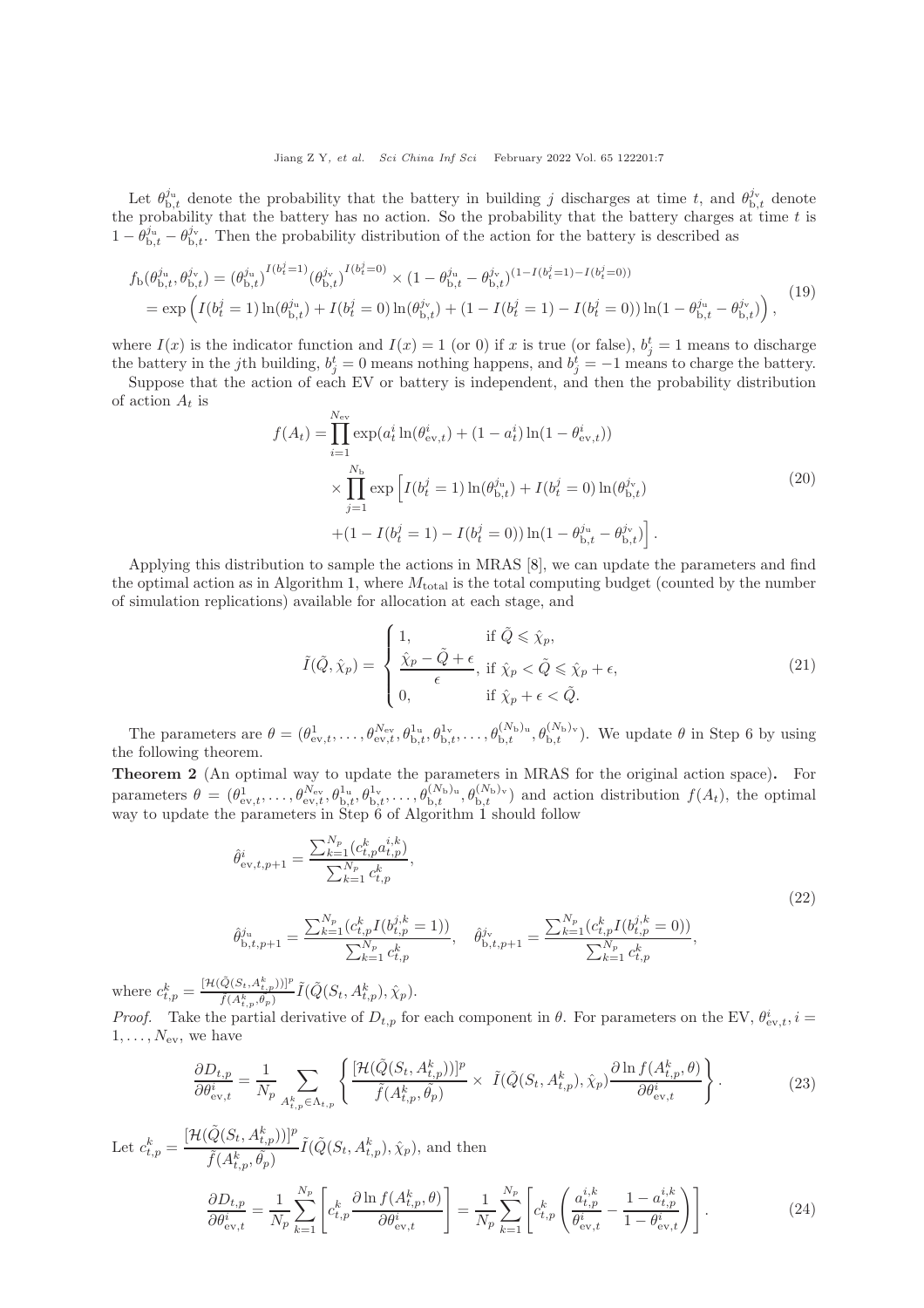<span id="page-7-0"></span>Algorithm 1 Search for the optimal action using MRAS

- 1: Step 1: At time t, initialize  $\rho_0 \in (0,1], N_0, M_0, \epsilon \geq 0, \alpha > 1, \lambda \in (0,1],$  strictly decreasing function  $\mathcal{H}(x) = e^{-\kappa x}$ , exponential distribution family  $f(A_t, \tilde{\theta})$ .
- 2: Step 2: Round  $p = 0$ ,  $\tilde{\theta}_0 = \theta_0$ ,  $M_{\text{used},0} = 0$ , loop flag  $q = 0$ .

3: Step 3: Sample  $N_p$  actions,  $\Lambda_{t,p} = \{A_{t,p}^1, \ldots, A_{t,p}^{N_p}\}$  from the distribution  $\tilde{f}(\cdot, \tilde{\theta_p}) = (1 - \lambda)f(\cdot, \tilde{\theta_p}) + \lambda f(\cdot, \theta_0)$ , where  $A_{t,p}^k = (a_{t,p}^{1,k}, \ldots, a_{t,p}^{i,k}, \ldots, a_{t,p}^{N_{\text{ev}},k}, b_{t,p}^{1,k}, \ldots, b_{t,p}^{j,k}, \ldots, b_{t,p}^{N_{\text{b}},k})$ . Use  $M_p$  sample paths for estimating the Q-factors  $\tilde{Q}(S_t, A_{t,p}^1)$ ,  $\tilde{Q}(S_t, A_{t,p}^2), \, \tilde{Q}(S_t, A_{t,p}^{N_p}).$ 4: if  $q=1$  then 5: Select  $A_{t,p}^{(1)}$  to implement, break.<br>6: **end if** 7: Step 4: Calculate the  $\rho_p$  quantile of the sample performance,  $\tilde{\chi}_p(\rho_p, N_p) = \tilde{Q}_{(\lceil \rho_p \times N_p \rceil)}$ , where  $\tilde{Q}_{(k)}$  is the kth order statistic of  $\tilde{Q}(S_t, A_{t,p}^{(k)}), k = 1, ..., N_p$ .  $M_{\text{used},p+1} = M_p N_p + M_{\text{used},p}$ . 8: Step 5: 9: if  $p = 0$  or  $\tilde{\chi}_p(\rho_p, N_p) \leq \hat{\chi}_{p-1} + \epsilon$  then 10:  $\hat{\chi}_p = \tilde{\chi}_p(\rho_p, N_p), \ \rho_{p+1} = \rho_p, \ N_{p+1} = N_p, \ A^*_{t,p} = A^{(\rho_p)}_{t,p}, \text{ where } A^{(\rho_p)}_{t,p} \in \{A^k_{t,p} \in \Lambda_{t,p} : \tilde{Q}(S_t, A^k_{t,p}) = \tilde{Q}_{(\lceil \rho_p \times N_p \rceil)}\}.$ 11: else 12: Try to find the smallest  $\hat{\rho}_p \in (\rho_p, 1]$  s.t.  $\tilde{\chi}_p(\hat{\rho}_p, N_p) \leq \hat{\chi}_{p-1} + \epsilon$ . 13: if there exists such  $\rho_p$  then 14:  $\hat{\chi}_p = \tilde{\chi}_p(\hat{\rho}_p, N_p), \ \rho_{p+1} = \hat{\rho}_p, \ N_{p+1} = N_p, \ A^*_{t,p} = A^{(\hat{\rho}_p)}_{t,p}, \text{ where } A^{(\hat{\rho}_p)}_{t,p} \in \{A^k_{t,p} \in \Lambda_{t,p} : \tilde{Q}(S_t, A^k_{t,p}) = \tilde{Q}_{(\lceil \hat{\rho}_p \times N_p \rceil)}\}.$ 16:  $\hat{\chi}_p = \tilde{Q}(S_t, A_{t,p-1}^*), \rho_{p+1} = \rho_p, N_{p+1} = \lceil \alpha N_p \rceil, A_{t,p}^* = A_{t,p-1}^*.$ 17: end if 18: end if 19: Step 6: Update the parameters  $\theta_p$  by  $\hat{\theta}_{p+1} \in \arg \max_{\theta \in \Theta} D_{t,p} = \frac{1}{N_1}$  $\frac{1}{N_p}$  $A_t \in \Lambda_{t,p}$  $\int [\mathcal{H}(\tilde{Q}(S_t, A_t))]^p$  $\frac{\tilde{Q}(S_t, A_t))]^p}{\tilde{f}(A_t, \tilde{\theta_p})}\tilde{I}(\tilde{Q}(S_t, A_t), \hat{\chi}_p)\ln f(A_t, \theta)\Bigg\}$ . 20: Step 7: 21: if  $(2M_pN_p + M_{used,p}) > M_{total}$  then 22:  $M_{p+1} = \lceil \frac{M_{\text{total}} - M_{\text{used},p}}{N} \rceil$  $\frac{N_p}{N_p}$ ,  $q_{\text{sign}} = 1$ . 23: end if  $p = p + 1, \ \tilde{\theta}_p = \nu \hat{\theta}_p + (1 - \nu) \tilde{\theta}_{p-1}$ . Go to Step 3.

Similarly, for parameters on the equipped battery,  $\theta_{b,t}^{j_u}, \theta_{b,t}^{j_v}, j = 1, \ldots, N_b$ , we have

$$
\frac{\partial D_{t,p}}{\partial \theta_{\mathrm{b},t}^{j_{\mathrm{u}}}} = \frac{1}{N_p} \sum_{k=1}^{N_p} \left[ c_{t,p}^k \left( \frac{I(b_{t,p}^{j,k} = 1)}{\theta_{\mathrm{b},t}^{j_{\mathrm{u}}}} - \frac{1 - I(b_{t,p}^{j,k} = 1) - I(b_{t,p}^{j,k} = 0)}{1 - \theta_{\mathrm{b},t}^{j_{\mathrm{u}}} - \theta_{\mathrm{b},t}^{j_{\mathrm{v}}}} \right) \right]
$$
(25)

and

$$
\frac{\partial D_{t,p}}{\partial \theta_{\mathrm{b},t}^{j_{\mathrm{v}}}} = \frac{1}{N_p} \sum_{k=1}^{N_p} \left[ c_{t,p}^k \left( \frac{I(b_{t,p}^{j,k} = 0)}{\theta_{\mathrm{b},t}^{j_{\mathrm{v}}}} - \frac{1 - I(b_{t,p}^{j,k} = 1) - I(b_{t,p}^{j,k} = 0)}{1 - \theta_{\mathrm{b},t}^{j_{\mathrm{u}}}} \right) \right].
$$
\n(26)

Let  $\frac{\partial D_{t,p}}{\partial \theta_{\text{ev},t}^i}$  $\frac{\partial D_{t,p}}{\partial q^i}$  $\partial \theta_{{\rm b},t}^{j_{\rm u}}$ , and  $\frac{\partial D_{t,p}}{\partial \rho_i^j}$  $\partial \theta_{{\rm b},t}^{j_{\rm v}}$ be zero, and then we have [\(22\)](#page-6-0).

By the end of the iteration, the algorithm outputs the action  $A_{t,p}^{(1)}$ , which has the smallest Q-factor in the final round.

(2) In the reduced action space

In the reduced action space, for normalization, a proportion  $x_{ev,t}^j$  is used to tell the number of EVs to be charged, i.e.,  $x_{\text{ev},t}^j N_{\text{ev},t}^j = n_{\text{ev},t}^j$ .

Since we only need the optimal value of  $\mu_{ev,t}^j$ , a normal distribution is used to estimate the distribution of  $x_{\text{ev},t}^j$  as

$$
f_{\rm p}(x_{\rm ev,t}^j) = \frac{1}{\sqrt{2\pi}\sigma_{\rm ev,t}^j} \exp\left(\frac{(x_{\rm ev,t}^j - \mu_{\rm ev,t}^j)^2}{2(\sigma_{\rm ev,t}^j)^2}\right),\tag{27}
$$

where  $0 \n\t\leq \mu_{ev,t}^j \leq 1$  and  $0 \leq \sigma_{ev,t}^j \leq 1$ . So we have the parameters  $\theta = (\mu_{ev,t}^1, \sigma_{ev,t}^1, \ldots, \mu_{ev,t}^{N_{\rm b}}, \sigma_{ev,t}^{N_{\rm b}}, \theta_{\rm b,t}^{1_{\rm u}},$  $\theta_{{\mathrm{b}},t}^{{\mathrm{1}}_{\mathrm{v}}},\ldots,\theta_{{\mathrm{b}},t}^{(N_{\mathrm{b}})_{\mathrm{u}}},\theta_{{\mathrm{b}},t}^{(N_{\mathrm{b}})_{\mathrm{v}}}).$ 

Assume that all the parameters are independent, so the probability distribution of action  $\hat{A}_t$  is

$$
f(\hat{A}_t) = \prod_{i=1}^{N_{\rm ev}} \frac{1}{\sqrt{2\pi}\sigma_{\rm ev,t}^j} \exp\left(\frac{(x_{\rm ev,t}^j - \mu_{\rm ev,t}^j)^2}{2(\sigma_{\rm ev,t}^j)^2}\right)
$$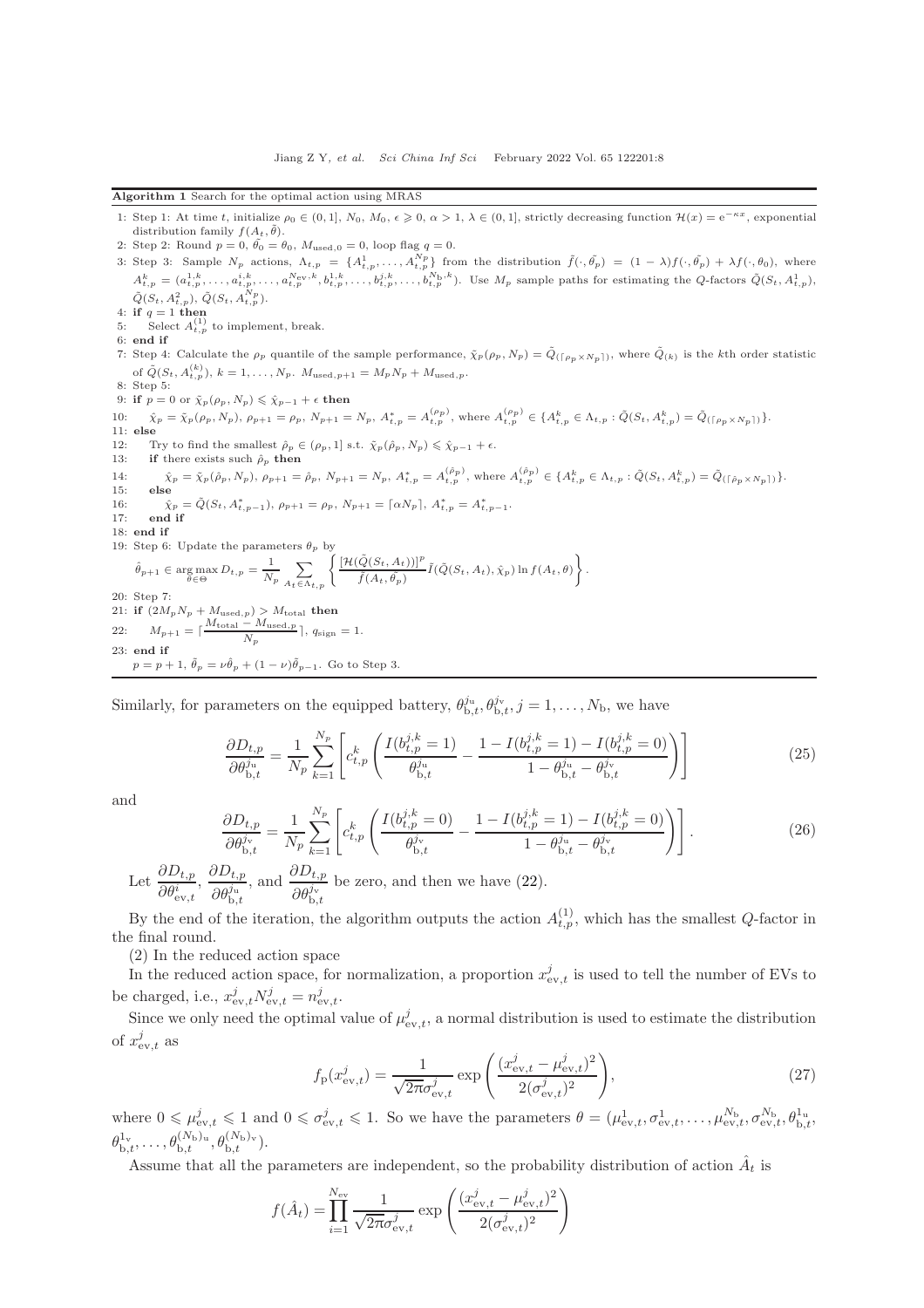Jiang Z Y, et al. Sci China Inf Sci February 2022 Vol. 65 122201:9

$$
\times \prod_{j=1}^{N_{\rm b}} \exp\left[I(b_t^j = 1)\ln(\theta_{\rm b,t}^{j_{\rm u}}) + I(b_t^j = 0)\ln(\theta_{\rm b,t}^{j_{\rm v}})\right] + (1 - I(b_t^j = 1) - I(b_t^j = 0))\ln(1 - \theta_{\rm b,t}^{j_{\rm u}} - \theta_{\rm b,t}^{j_{\rm v}})\right].
$$
\n(28)

Algorithm [1](#page-7-0) may also be applied in the reduced action space. Take  $A_{t,p}^{k} = (x_{t,p}^{1,k}, \ldots, x_{t,p}^{i,k}, \ldots, x_{t,p}^{N_{\text{ev}},k}, b_{t,p}^{1,k}, \ldots, b_{t,p}^{N_{\text{ev}},k})$  $\dots, b^{j,k}_{t,p}, \dots, b^{N_{\rm b},k}_{t,p}$ . We update  $\theta$  in Step 6 using the following theorem.

Theorem 3 (An optimal way to update the parameters in MRAS for the reduced action space). For parameters  $\theta = (\mu_{ev,t}^1, \sigma_{ev,t}^1, \ldots, \mu_{ev,t}^{N_b}, \sigma_{ev,t}^{N_b}, \theta_{b,t}^{1_u}, \theta_{b,t}^{1_v}, \ldots, \theta_{b,t}^{(N_b)_u}, \theta_{b,t}^{(N_b)_v})$  and action distribution  $f(\hat{A}_t)$ , the optimal way to update the parameters in Step 6 of Algorithm [1](#page-7-0) should follow:

<span id="page-8-0"></span>
$$
\hat{\mu}_{ev,t,p+1}^{j} = \frac{\sum_{k=1}^{N_{p}} (c_{t,p}^{k} x_{ev,t,p}^{j,k})}{\sum_{k=1}^{N_{p}} c_{t,p}^{k}}, \qquad (\hat{\sigma}_{ev,t,p+1}^{j})^{2} = \frac{\sum_{k=1}^{N_{p}} c_{t,p}^{k} (x_{ev,t,p}^{j,k} - \mu_{ev,t}^{j})^{2}}{\sum_{k=1}^{N_{p}} c_{t,p}^{k}},
$$
\n
$$
\hat{\theta}_{b,t,p+1}^{j_{u}} = \frac{\sum_{k=1}^{N_{p}} (c_{t,p}^{k} I(b_{t,p}^{j,k} = 1))}{\sum_{k=1}^{N_{p}} c_{t,p}^{k}}, \qquad \hat{\theta}_{b,t,p+1}^{j_{v}} = \frac{\sum_{k=1}^{N_{p}} (c_{t,p}^{k} I(b_{t,p}^{j,k} = 0))}{\sum_{k=1}^{N_{p}} c_{t,p}^{k}},
$$
\n(29)

where  $c_{t,p}^k = \frac{\left[\mathcal{H}(\tilde{Q}(S_t, A_{t,p}^k))\right]^p}{\tilde{f}(A^k - \tilde{\theta}_k)}$  $\frac{[Q(S_t,A_{t,p}^k))]^P}{\tilde{f}(A_{t,p}^k,\theta_p)}\tilde{I}(\tilde{Q}(S_t,A_{t,p}^k),\hat{\chi}_p).$ *Proof.* Calculate  $\frac{\partial D_{t,p}}{\partial \mu_{ev,t}^j}$ ,  $\frac{\partial D_{t,p}}{\partial \sigma_{ev,t}^j}$  $\frac{\partial D_{t,p}}{\partial \sigma_{\text{ev},t}^j}$ ,  $\frac{\partial D_{t,p}}{\partial \theta_{\text{b},t}^{j_{\text{u}}}}$ 

 $\frac{\partial D_{t,p}}{\partial \theta_{b,t}^{j_w}}$ , and  $\frac{\partial D_{t,p}}{\partial \theta_{b,t}^{j_v}}$ . We can find that  $\theta_{b,t,p}^{j_w}$  and  $\theta_{b,t,p}^{j_v}$  can be updated identically as in Subsection 4.2.1(1). For  $\mu_{ev,t}^j$  and  $\sigma_{ev,t}^j$ , we have

$$
\frac{\partial D_{t,p}}{\partial \mu_{\text{ev},t}^{j}} = \frac{1}{N_p} \sum_{k=1}^{N_p} \left[ c_{t,p}^k \frac{(x_{\text{ev},t,p}^{j,k} - \mu_{\text{ev},t}^{j})}{(\sigma_{\text{ev},t}^{j})^2} \right]
$$
(30)

and

$$
\frac{\partial D_{t,p}}{\partial \sigma_{\text{ev},t}^{j}} = \frac{1}{N_p} \sum_{k=1}^{N_p} \left[ c_{t,p}^k \left( \frac{-1}{\sigma_{\text{ev},t}^{j}} + \frac{(x_{\text{ev},t,p}^{j,k} - \mu_{\text{ev},t}^{j})^2}{(\sigma_{\text{ev},t}^{j})^3} \right) \right].
$$
\n(31)

Let  $\frac{\partial D_{t,p}}{\partial \rho_{\text{ev},t}^j}$  and  $\frac{\partial D_{t,p}}{\partial \sigma_{\text{ev},t}^j}$  be zero, combine the results in Subsection [4.2.1,](#page-5-2) and then we have [\(29\)](#page-8-0).

By the end of the iteration, the algorithm outputs the action  $A_{t,p}^{(1)}$ , which has the smallest  $Q$ -factor in the final round.

#### 4.2.2 MARS

MARS is different from MRAS in two aspects. The first is that Step 6 in Algorithm 1 is replaced by

<span id="page-8-1"></span>
$$
\tilde{\theta}_{p+1} \in \underset{\theta \in \Theta}{\arg \max} D_{t,p} = \mathcal{D}(\hat{g}_{p+1}(A_t), f(A_t, \theta)), \tag{32}
$$

where  $\mathcal{D}(\cdot,\cdot)$  means to calculate the KL divergence, and  $\hat{g}_{p+1}(A_t) = v_p \bar{g}_{p+1}(A_t) + (1 - v_p)f(A_t, \tilde{\theta}_p)$ . In [\(32\)](#page-8-1),  $\bar{g}_{p+1}(A_t)$  is an empirical distribution that

$$
\bar{g}_{p+1}(A_t) = \frac{\exp(-\frac{\kappa Q(S_t, A_t)}{T_{p+1}})/\tilde{f}(A_t, \tilde{\theta}_p)}{\sum_{A_t \in \Lambda_{t,p}} \left[\exp(-\frac{\kappa Q(S_t, A_t)}{T_{p+1}})/\tilde{f}(A_t, \tilde{\theta}_p)\right]},
$$
\n(33)

where  $T_{p+1}$  is a parameter in iteration  $p+1$ , and decreases towards a constant with the iterations.

The second is that the MARS uses all samples to update the parameters while the MRAS only uses 'elite' samples to update the parameters. We show the algorithm of MARS in Algorithm [2.](#page-9-0)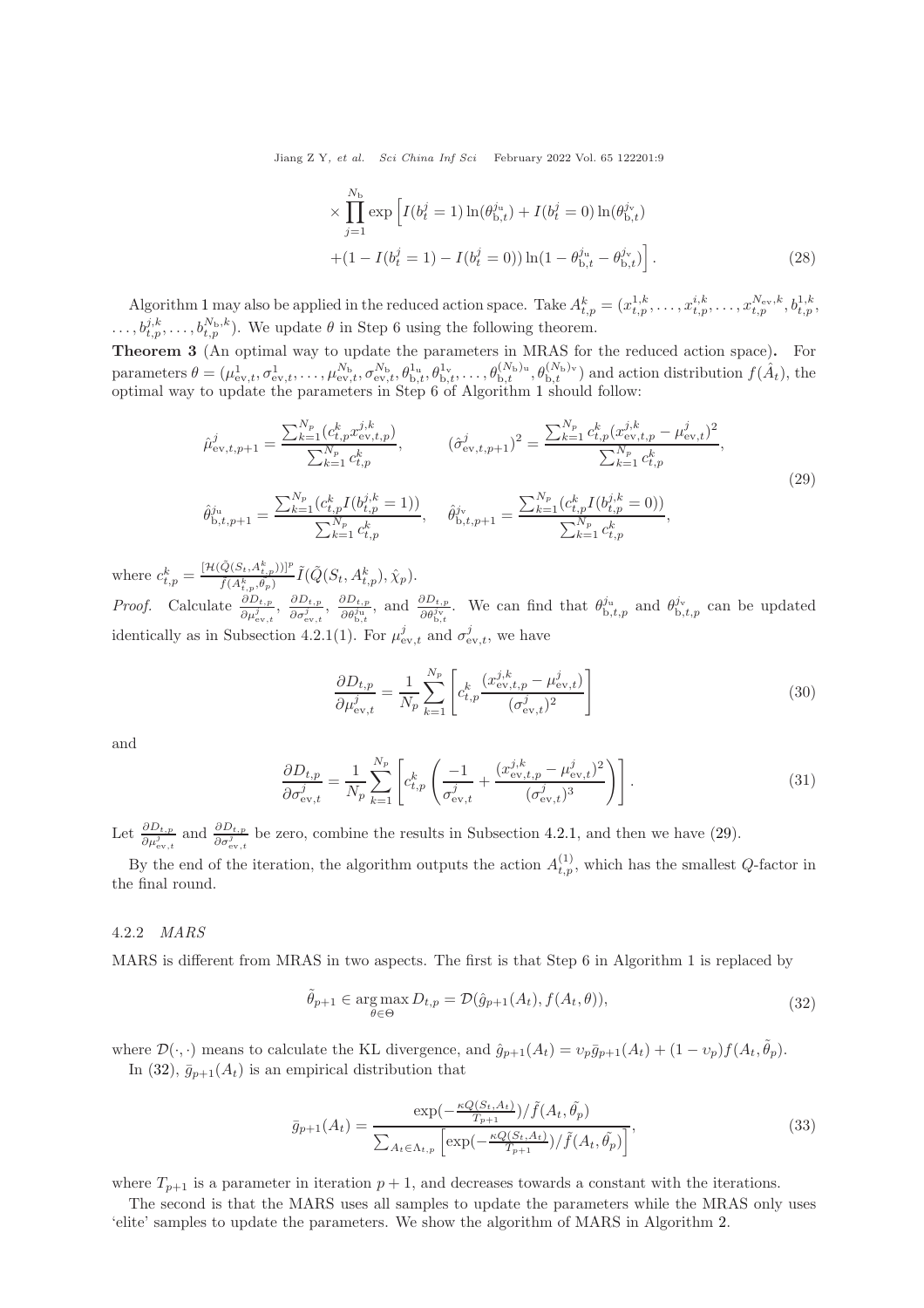<span id="page-9-0"></span>Algorithm 2 Search for the optimal action using MARS

- 1: Step 1: At time t, initialize  $N_0$ ,  $M_0$ ,  $\lambda \in (0, 1], \alpha > 1$ , parameterized distribution  $f(A_t, \tilde{\theta})$ .
- 2: Step 2: Round  $p = 0$ ,  $\tilde{\theta}_0 = \theta_0$ ,  $M_{\text{used},p} = 0$ , loop flag  $q = 0$ .
- 3: Step 3: Sample  $N_p$  actions,  $\Lambda_{t,p} = \{A_{t,p}^1, \ldots, A_{t,p}^{N_p}\}$  from the distribution  $\tilde{f}(\cdot, \tilde{\theta_p}) = (1 \lambda)f(\cdot, \tilde{\theta_p}) + \lambda f(\cdot, \theta_0)$ . Use  $M_p$  sample paths for estimating the Q-factors  $\tilde{Q}(S_t, A_{t,p}^1), \ \tilde{Q}(S_t, A_{t,p}^2), \ \tilde{Q}(S_t, A_{t,p}^N)$ . Find the optimal action  $A_{t,p}^*$  =  $\arg \min_{A_{t,p}^k \in \Lambda_{t,p}} Q(S_t, A_{t,p}^k), M_{\text{used},p+1} = M_p N_p + M_{\text{used},p}.$
- 4: if  $q = 1$  then
- 5: Select  $A_{t,p}^*$  to implement, break. 6: end if
- 7: Step 4: Update the parameters  $\theta_p$  by  $\tilde{\theta}_{p+1} \in \arg \min_{\theta \in \Theta} D_{t,p} = \mathcal{D}(\hat{g}_{p+1}(A_t), f(A_t, \theta)).$
- 8: Step 5:
- 9: if  $(2M_pN_p + M_{\text{used},p}) > M_{\text{total}}$  then
- 10:  $M_{p+1} = \lceil \frac{M_{\text{total}} M_{\text{used},p}}{N_p} \rceil, q = 1.$ 11: end if
- $p = p + 1$ ,  $\tilde{\theta}_p = \nu \hat{\theta}_p + (1 \nu) \tilde{\theta}_{p-1}$ . Go to Step 3.

In the original action space, the parameters are  $\theta = (\theta_{ev,t}^1, \ldots, \theta_{ev,t}^{N_{ev}}, \theta_{b,t}^{1_u}, \theta_{b,t}^{1_v}, \ldots, \theta_{b,t}^{(N_b)_u}, \theta_{b,t}^{(N_b)_v})$ . Similar to the proof in MRAS, we update the parameters in Step 4 by

$$
\hat{\theta}_{ev,t,p+1}^{i} = \frac{\sum_{k=1}^{N_p} (\hat{g}_{p+1}(A_{t,p}^k) a_{t,p}^{i,k})}{\sum_{k=1}^{N_p} \hat{g}_{p+1}(A_{t,p}^k)},
$$
\n
$$
\hat{\theta}_{b,t,p+1}^{j_u} = \frac{\sum_{k=1}^{N_p} (\hat{g}_{p+1}(A_{t,p}^k) I(b_{t,p}^{j,k} = 1))}{\sum_{k=1}^{N_p} \hat{g}_{p+1}(A_{t,p}^k)},
$$
\n
$$
\hat{\theta}_{b,t,p+1}^{j_v} = \frac{\sum_{k=1}^{N_p} (\hat{g}_{p+1}(A_{t,p}^k) I(b_{t,p}^{j,k} = 0))}{\sum_{k=1}^{N_p} \hat{g}_{p+1}(A_{t,p}^k)}.
$$
\n(34)

In the reduced action space, the parameters are  $\theta = (\mu_{ev,t}^1, \sigma_{ev,t}^1, \ldots, \mu_{ev,t}^{N_b}, \sigma_{ev,t}^{N_b}, \theta_{b,t}^{1_u}, \theta_{b,t}^{1_v}, \ldots, \theta_{b,t}^{(N_b)_u}, \theta_{b,t}^{N_b}, \ldots, \theta_{b,t}^{N_b})$  $\theta_{b,t}^{(N_b)_{v}}$ ). Similar to the proof in MRAS, we update the parameters in Step 4 by

$$
\hat{\mu}_{ev,t,p+1}^{j} = \frac{\sum_{k=1}^{N_{p}} (\hat{g}_{p+1}(A_{t,p}^{k}) x_{ev,t,p}^{j,k})}{\sum_{k=1}^{N_{p}} \hat{g}_{p+1}(A_{t,p}^{k})}, \qquad (\hat{\sigma}_{ev,t,p+1}^{j})^{2} = \frac{\sum_{k=1}^{N_{p}} \hat{g}_{p+1}(A_{t,p}^{k}) (x_{ev,t,p}^{j,k} - \mu_{ev,t}^{j})^{2}}{\sum_{k=1}^{N_{p}} \hat{g}_{p+1}(A_{t,p}^{k})},
$$
\n
$$
\hat{\theta}_{b,t,p+1}^{j_{u}} = \frac{\sum_{k=1}^{N_{p}} (\hat{g}_{p+1}(A_{t,p}^{k}) I(b_{t,p}^{j,k} = 1))}{\sum_{k=1}^{N_{p}} \hat{g}_{p+1}(A_{t,p}^{k})}, \qquad \hat{\theta}_{b,t,p+1}^{j_{v}} = \frac{\sum_{k=1}^{N_{p}} (\hat{g}_{p+1}(A_{t,p}^{k}) I(b_{t,p}^{j,k} = 0))}{\sum_{k=1}^{N_{p}} \hat{g}_{p+1}(A_{t,p}^{k})}.
$$
\n(35)

#### 4.2.3 COMPASS

<span id="page-9-1"></span>The process of applying COMPASS to search for the optimal action is summarized in Algorithm [3.](#page-9-1)

Algorithm 3 Search for the optimal action using COMPASS

1: Step 1: At time t, the most-promising-area  $\mathcal{R}_0 = \mathcal{A}$ , randomly select  $A_{t,0}^1 \in \mathcal{A}$ ,  $\Lambda_{t,0} = A_{t,0}^1$ ,  $A_{t,0}^* = A_{t,0}^1$ , initialize  $\tilde{M}$ ,  $\tilde{N}$ .

2: Step 2: Round $p=1,\,M_{\text{used},\,p}=0,$ loop flag $q=0.$ 

- 3: Step 3: Sample  $\tilde{N}$  actions,  $\{A_{t,p}^1, \ldots, A_{t,p}^{\tilde{N}}\}$  from  $\mathcal{R}_p$  uniformly,  $\Lambda_{t,p} = \Lambda_{t,p-1} \cup \{A_{t,p}^1, \ldots, A_{t,p}^{\tilde{N}}\}$ . Using  $\tilde{M}$  sample paths for estimating the Q-factors  $\tilde{Q}(S_t, A_{t,p}^1), \tilde{Q}(S_t, A_{t,p}^p), \tilde{Q}(S_t, A_{t,p}^{p\tilde{N}+1}), M_{used,p+1} = \tilde{M}(p\tilde{N}+1) + M_{used,p},$  find the optimal action  $A_{t,p}^{*} = \arg \min_{A_{t,p}^{k} \in \Lambda_{t,p}} Q(S_t, A_{t,p}^{k}).$
- 4: if  $q = 1$  then
- 5: Select  $A_{t,p}^*$  to implement, break.
- 6: end if
- 7: Step 4: Construct  $\mathcal{R}_p$  using  $A_{t,p}^*$  and  $\Lambda_{t,p}$ .
- 8: Step 5:
- 9: if  $\{ \tilde{M}[(2p + 3)\tilde{N} + 2] + M_{used,p} \} > M_{total}$  then  $M_{\text{total}} - M_{\text{used},p}$

10: 
$$
\hat{M}_{p+1} = \left[\frac{M_{\text{total}} - M_{\text{used},p}}{(p+1)\tilde{N} + 1}\right], q = 1.
$$

$$
11: \ \mathbf{end} \ if
$$

 $p = p + 1$ . Go to Step 3.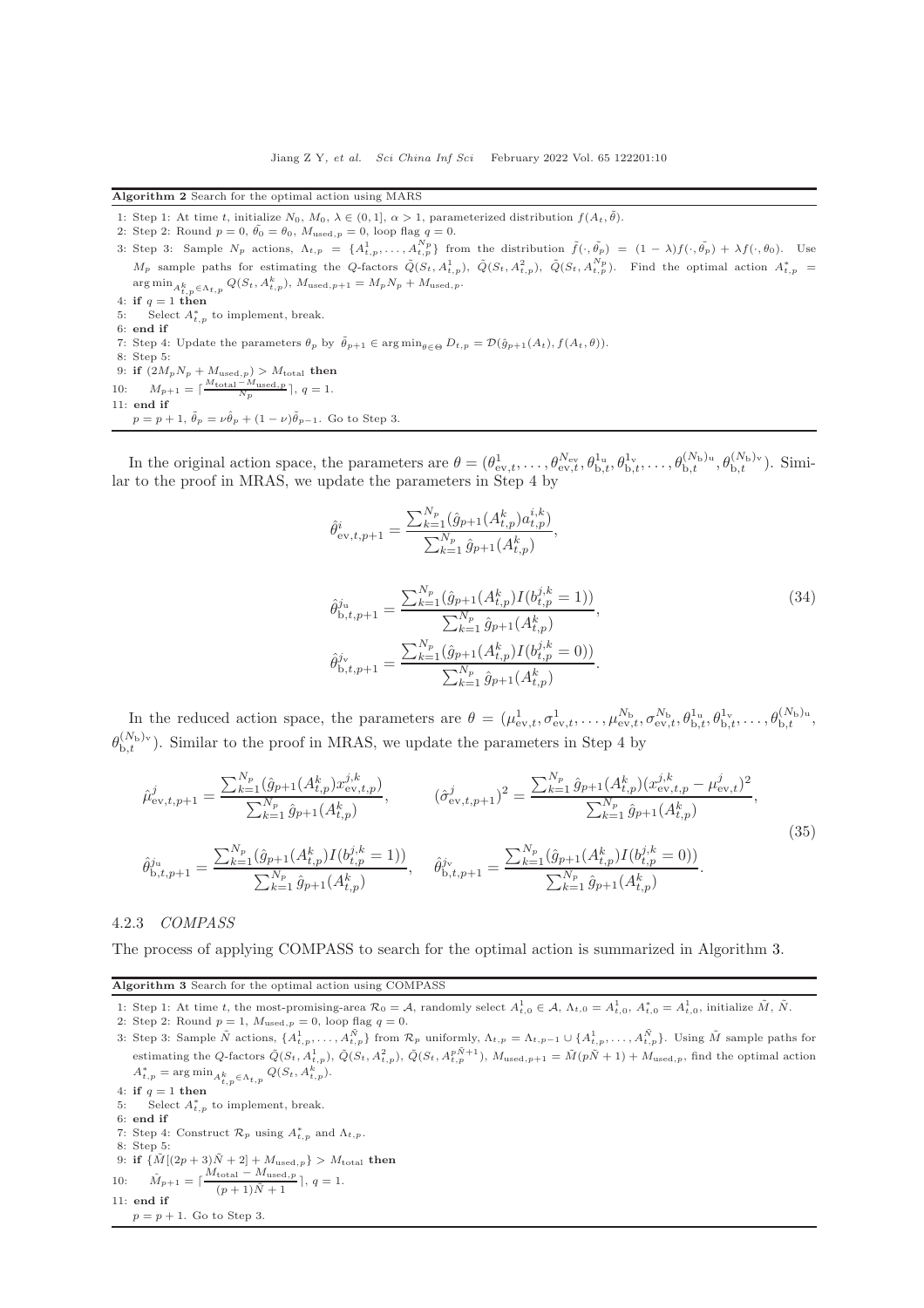In Step 4 of Algorithm [3,](#page-9-1) since constructing the most-promising-area  $\mathcal R$  strictly is difficult, we uses Algorithm [4](#page-10-1) to construct  $\mathcal{R}$ , which has been introduced in [\[11\]](#page-14-10).

<span id="page-10-1"></span>Algorithm 4 Uniformly sample from the most-promising-area in COMPASS

- 1: Step 1: At time t, in round p, initialize the start point  $X_0 = A_{t,p}^*$ , the warm-up length G, dimension of  $A_{t,p}^*$  being D. Now  $g = 0$ , and the number of sampled actions  $k = 0$ .
- 2: Step 2:  $g = g + 1$ . Randomly select a dimension d. Let  $l(X_{g-1}, I)$  be the line passing through the point  $X_{g-1}$  and parallel to the dth coordinate axis. This line interacts with the boundary of R at points y<sub>1</sub> and y<sub>2</sub>. Let  $\Upsilon(X_{g-1}, I)$  denote the set of integer points between  $y_1$  and  $y_2$ .
- 3: Step 3: Sample  $X_g$  uniformly from  $\Upsilon(X_{g-1}, I)$ . 4: Step 4:
- 5: if  $g < G$  then

6: Go to Step 2. 7: else 8:  $\Lambda_{t,p} = \Lambda_{t,p} \cup X_G, k = k+1.$ 9: if  $k = \tilde{N}$  then 10: Stop.  $11:$  else 12:  $g = 0, X_0 = X_G$ . Go to Step 2. 13: end if 14: end if

In Step 2 of Algorithm [4,](#page-10-1) how to sample uniformly from  $\Upsilon(X_{g-1}, I)$  is related to the specific problem. We give the following steps to demonstrate the process in the EV charging problem. It is obvious that  $y_1$ ,  $y_2$  and other points on the line between  $y_1$  and  $y_2$  have the same coordinates except the dth dimension. So only  $c(X_g, d)$  needs to be calculated. Suppose the range of each dimension d in action space is  $[r^d_{\text{down}}, r^d_{\text{up}}]$ . The sampled points in  $\Lambda_{t,p}$  besides  $A_{t,p}^*$  are denoted by  $\hat{\Lambda}_{t,p}^- = (\hat{A}_{t,p}^1, \hat{A}_{t,p}^2, \ldots, \hat{A}_{t,p}^{p,N}).$ 

First, the square of Euclidean distance from each point  $A_{t,p}^{\tilde{k}} \in \hat{\Lambda}_{t,p}^-$  to  $X_{g-1}$  is calculated and denoted by  $z^{\tilde{k}}$ . Let  $z_{d}^{\tilde{k}} = z^{\tilde{k}} - (c(\hat{A}_{t,p}^{\tilde{k}}, d) - c(X_{g-1}, d))^2$ , where  $c(\hat{A}_{t}, d)$  denotes the coordinate of  $\hat{A}_{t}$  in the dth dimension. Let  $z^*$  denote the square of Euclidean distance from  $X_{g-1}$  to  $A_{t,p}^*$ , and  $z_d^* = z^* - (c(X_{g-1}, d) - c(X_{g-1}, d))$  $c(A^*_{t,p}, d))^2$ .

Second, for each sample  $\hat{A}_{t,p}^{\tilde{k}} \in \hat{\Lambda}_{t,p}^-$ , try to select a coordinate  $\hat{c}(X_{g}^{\tilde{k}},d)$  in dimension d, s.t.  $\hat{z}^{\tilde{k}} = z^*$ . So let  $[\hat{c}(X_{g}^{\tilde{k}}, d) - c(X_{t,p}^{*}, d)]^{2} - [\hat{c}(X_{g}^{\tilde{k}}, d) - c(\hat{A}_{t,p}^{\tilde{k}}, d)]^{2} + (z_{d}^{*} - z_{d}^{\tilde{k}}) = 0$ , and then we have

$$
\hat{c}(X_g^{\tilde{k}}, d) = \frac{1}{2} \left[ c(A_{t,p}^*, d) + c(\hat{A}_{t,p}^{\tilde{k}}, d) - \frac{z_d^{\tilde{k}} - z_d^*}{c(A_{t,p}^*, d) - c(\hat{A}_{t,p}^{\tilde{k}}, d)} \right].
$$
\n(36)

Third, let  $[r_{down}^{(\tilde{k},d)}, r_{up}^{(\tilde{k},d)}]$  denote the area R bounded by the sample  $\hat{A}_{t,p}^{\tilde{k}}$  in dimension d, and  $[r_{down}^{(\tilde{k},d)}, r_{up}^{(\tilde{k},d)}]$ is updated by

$$
\begin{cases}\nr_{\text{up}}^{(\tilde{k},d)} = \min(\lfloor \hat{c}(X_g^{\tilde{k}},d) \rfloor, r_{\text{up}}^d), & r_{\text{down}}^{(\tilde{k},d)} = r_{\text{down}}^d, \quad \text{if } c(\hat{A}_{t,p}^{\tilde{k}},d) - c(\hat{A}_{t,p}^{\tilde{k}},d) < 0, \\
r_{\text{up}}^{(\tilde{k},d)} = r_{\text{up}}^d, & r_{\text{down}}^{(\tilde{k},d)} = \max(\lceil \hat{c}(X_g^{\tilde{k}},d) \rceil, r_{\text{down}}^d), & \text{if } c(\hat{A}_{t,p}^{\tilde{k}},d) - c(\hat{A}_{t,p}^{\tilde{k}},d) < 0, \\
r_{\text{up}}^{(\tilde{k},d)} = r_{\text{up}}^d, & r_{\text{down}}^{(\tilde{k},d)} = r_{\text{down}}^d, & \text{otherwise.} \n\end{cases} \tag{37}
$$

After that, the upper bound of integral points in  $\mathcal R$  for dimension d is  $r_{\rm up}^{(\mathcal R,d)} = \min_{\tilde{k}} (r_{\rm up}^{(\tilde{k},d)})$ , and lower bound of integral points in R for dimension d is  $r_{\text{down}}^{(\mathcal{R},d)} = \min_{\tilde{k}} (r_{\text{down}}^{(\tilde{k},d)})$ . Then we can uniformly sample  $c(X_g, d)$  from the interval and obtain  $X_g$ .

When the iteration stops, the optimal action  $A_{p,t}^*$  in the final round is selected to implement.

#### <span id="page-10-0"></span>4.3 Numerical results

In this subsection, we numerically compare the aforementioned three search methods with the US both in the original action space and the reduced action space.

In the numerical experiments, a problem of charging 100 EVs over 24 h is considered. Suppose there are three buildings and the parking lots of all the buildings are available for parking and charging. The mean value of wind power distribution is from a dataset recorded by a wind farm located in Inner Mongolia of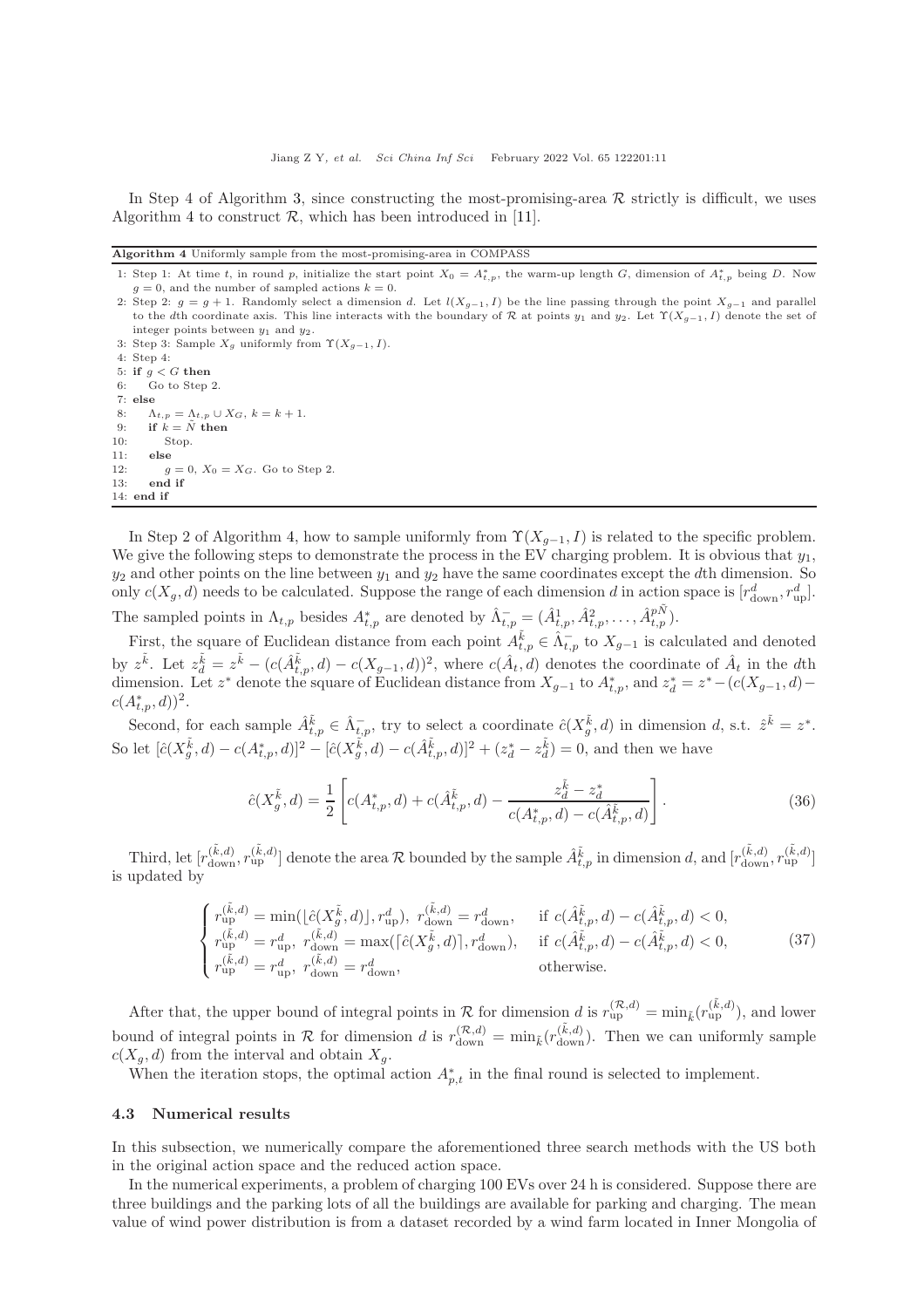<span id="page-11-0"></span>

<span id="page-11-2"></span>Figure 3 (Color online) The 90% confidence interval of the wind power distribution.



Figure 4 (Color online) An estimated maximum solar power generation curve.

| t(h)             | $P_{\text{park}}$ | $\mu_{p,t}$ | $\sigma_{p,t}$ | t(h) | $P_{\text{park}}$ | $\mu_{p,t}$ | $\sigma_{p,t}$ |
|------------------|-------------------|-------------|----------------|------|-------------------|-------------|----------------|
| $\boldsymbol{0}$ | 0.0062            | 8.835       | 4.575          | 12   | 0.0584            | 4.812       | 5.746          |
| $\mathbf{1}$     | 0.0042            | 7.313       | 3.288          | 13   | 0.0495            | 5.604       | 6.776          |
| $\sqrt{2}$       | 0.0038            | 5.522       | 3.439          | 14   | 0.0543            | 6.029       | 6.717          |
| 3                | 0.0027            | 5.075       | 4.035          | 15   | 0.0698            | 7.395       | 7.207          |
| $\overline{4}$   | 0.0043            | 4.224       | 3.881          | 16   | 0.0909            | 8.190       | 7.236          |
| $\overline{5}$   | 0.0113            | 6.426       | 4.190          | 17   | 0.0788            | 8.423       | 7.008          |
| 6                | 0.0377            | 6.556       | 3.620          | 18   | 0.0641            | 9.035       | 6.715          |
| $\overline{7}$   | 0.0736            | 5.854       | 3.515          | 19   | 0.0532            | 10.125      | 6.144          |
| 8                | 0.0641            | 4.997       | 3.808          | 20   | 0.0457            | 10.496      | 5.336          |
| 9                | 0.0553            | 3.941       | 4.094          | 21   | 0.0338            | 10.152      | 5.031          |
| 10               | 0.0507            | 4.318       | 5.193          | 22   | 0.0189            | 9.981       | 4.791          |
| 11               | 0.0615            | 4.576       | 5.471          | 23   | 0.0115            | 9.676       | 4.916          |

Table 1 Parameters for parking events

China. The weather information recorded by the weather station located in Tsinghua University is from the web site<sup>1</sup>).

Suppose that all the buildings share the wind power equally, and we can obtain the true distribution of the wind power in the next 24 h. The normal distribution is used to approximate the wind power distribution. The ratio of the standard deviation ( $\sigma_{wind}$ ) to the mean ( $\mu_{wind}$ ) in the distribution is 15% at each time. The total capacity of the wind power generators is 300 kW. We can sample from the distributions at each time continuously to generate different wind power curves. Figure [3](#page-11-0) shows the 90% confidence interval of the wind power distribution at each time in the experiment. The mean value of the wind power distribution is the blue line in Figure [3.](#page-11-0)

Suppose that all the buildings considered in the system share the same solar radiation and the temperature. An estimated maximal solar power generation of each building is calculated and shown in Figure [4.](#page-11-0)

To capture the randomness in the generation of solar power, steps in [\(38\)](#page-11-1) [\[6\]](#page-14-5) are used to approximate the real supply of the solar power and generate different solar power curves.

<span id="page-11-1"></span>
$$
\tilde{P}_{\text{pv},t}^{j} = \begin{cases}\n\eta_t^j P_{\text{pv},t-1}^j, \text{ w.p. } 1/3, \\
\eta_t^j P_{\text{pv},t}^j, \text{ w.p. } 1/3, \\
\eta_t^j P_{\text{pv},t+1}^j, \text{ w.p. } 1/3,\n\end{cases}
$$
\n(38)

where  $\eta_t^j \sim U[0.5, 1]$  is random discounted factor, and w.p. stands for with probability.

The vehicle data mentioned in [\[37\]](#page-15-10) are applied and the parking events associated with home, working place, and commercial buildings are considered. We obtain the probability of parking, and the parameters of the distribution of parking duration at each time from the previous study [\[39\]](#page-15-12), which are shown in Table [1.](#page-11-2) A  $\chi^2$  distribution is applied to depict the EV charging demand [\[40\]](#page-15-13). The charging power of the EV is set as 3 kW. We generate the parking events for each EV respectively using these distributions.

<sup>1)</sup> http://climate.dest.com.cn/.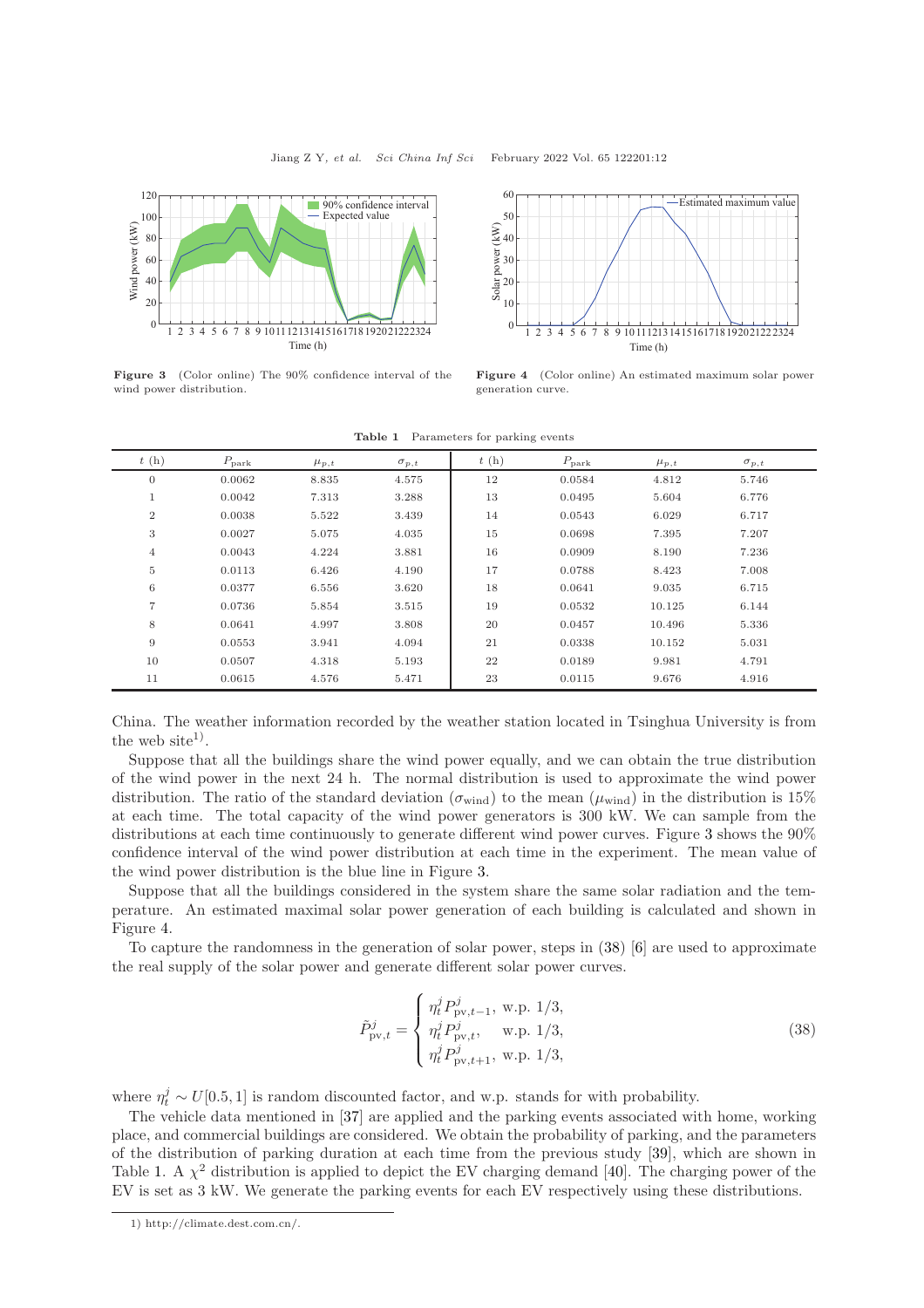<span id="page-12-0"></span>**Table 2** Performance improvements of SBPI methods using search methods and the US, and the CPLEX-B method when  $N_{\text{ev}} =$ 100

| Method           | Reduced action space $(\%)$ | Original action space $(\%)$ |  |
|------------------|-----------------------------|------------------------------|--|
| $SBPI + US$      | $46.92 \pm 1.45$            | $36.61 \pm 1.21$             |  |
| $SBPI + MRAS$    | $48.45 \pm 1.41$            | $48.25 \pm 1.58$             |  |
| $SBPI + MARS$    | $48.51 \pm 1.46$            | $43.91 \pm 1.50$             |  |
| $SBPI + COMPASS$ | $48.09 \pm 1.46$            | $46.29 \pm 1.40$             |  |
| CPLEX-B          | $24.51 \pm 1.48$            | $20.50 \pm 1.36$             |  |

<span id="page-12-1"></span>



Figure 5 (Color online) Cumulative cost for 100 EVs within 24 h over different policies when using the reduced action space.

Figure 6 (Color online) Cumulative cost for 100 EVs within 24 h over different policies when using the original action space.

We use the myopic policy as the base policy in SBPI. The myopic policy charges the EVs by the descending order of their urgencies to match the renewable wind power and solar power. Meanwhile, a CPLEX-B method is used for comparison. This method considers  $M_s$  stochastic scenarios and uses the CPLEX to calculate the optimal action  $\mathbb{A}_t^m$  in each scenario  $\xi_t^m$ . Let  $\mathbb{A}_t^m = \left[ \bar{A}_t^m, \ldots, \bar{A}_T^m, \ldots, \bar{A}_{T-1}^m \right],$ where  $\bar{A}^m_\tau$  is the corresponding action at time  $\tau$ . Since only the actions at time  $t, \bar{A}^m_t, 1 \leq m \leq M_s$ , are feasible in all of the  $M_s$  scenarios, we average them to obtain the decision at time t for the stochastic problem. For the action related to the EVs, we select  $N_{\rm s}$  EVs to charge, where  $N_{\rm s} = \frac{1}{M_s} \sum_{m=1}^{M_s} \sum_{i=1}^{N} \bar{a}_t^{i,m}$ . The EVs are selected by the descending order of their frequencies in action set  $\bar{A} = \{\bar{A}_t^1, \ldots, \bar{A}_t^{M_s}\}$ . For the action related to the batteries, we select the decision with the highest frequency in  $\bar{A}$  for each building. It is easy to find that the obtained action is also feasible at time t.

Given an initial state  $S_0$  and a base policy  $\pi^{\text{base}}$ , the performance improvement  $\tilde{G}$  is defined as

$$
\tilde{G}(\boldsymbol{\pi}^{\text{base}}, S_0) = \frac{\tilde{J}(\boldsymbol{\pi}^{\text{base}}, S_0) - \tilde{J}(\hat{\boldsymbol{\pi}}, S_0)}{\tilde{J}(\boldsymbol{\pi}^{\text{base}}, S_0)},
$$
\n(39)

where  $\tilde{J}(\pi^{\text{base}}, S_0)$  is the total charging cost using the base policy  $\pi^{\text{base}}$  and  $\tilde{J}(\hat{\pi}, S_0)$  is the total charging cost using the policy  $\hat{\pi}$ . Let  $M_p = M_0 = \tilde{M} = 20$ , and  $M_{\text{total}} = 10000$ , the performance improvements of SBPI methods using search methods and the US as well as the CPLEX-B method both in the original action space and the reduced action space over 50 repetitions are given in Table [2.](#page-12-0)

From the table, we can find that for the US, the performance improvement increases by about 10% when we reduce the action space, which shows that it is easier to make a better decision when we use the structural property to reduce the action space reasonably. Meanwhile, no matter what the action space is, all the search methods outperform the US when we use the SBPI, and the CPLEX-B method is even worse than the SBPI methods. From the values of performance improvement, we can find that all the SBPI methods can achieve an improvement no less than 36%, while searching for the optimal action can additionally support about  $7\%$ –12% of the improvement in the original action space and about  $1\%$ –2% of the improvement in the reduced action space. So the performance improvement is mainly brought by improving from a base policy rather than searching for the optimal action.

Figures [5](#page-12-1) and [6](#page-12-1) show the the statistical results of the cumulative cost for 100 EVs within 24 h over different policies when using the reduced action space and the original action space, respectively. We find that using the urgency index to reduce the action space is beneficial for making decisions. In the SBPI methods, we can store the electricity in advance and release the energy at the right time to charge the EVs. Since we only consider very few scenarios and purely average the actions in the CPLEX-B method, it has worse performance than others. This is reflected in the inability to store the electricity at the right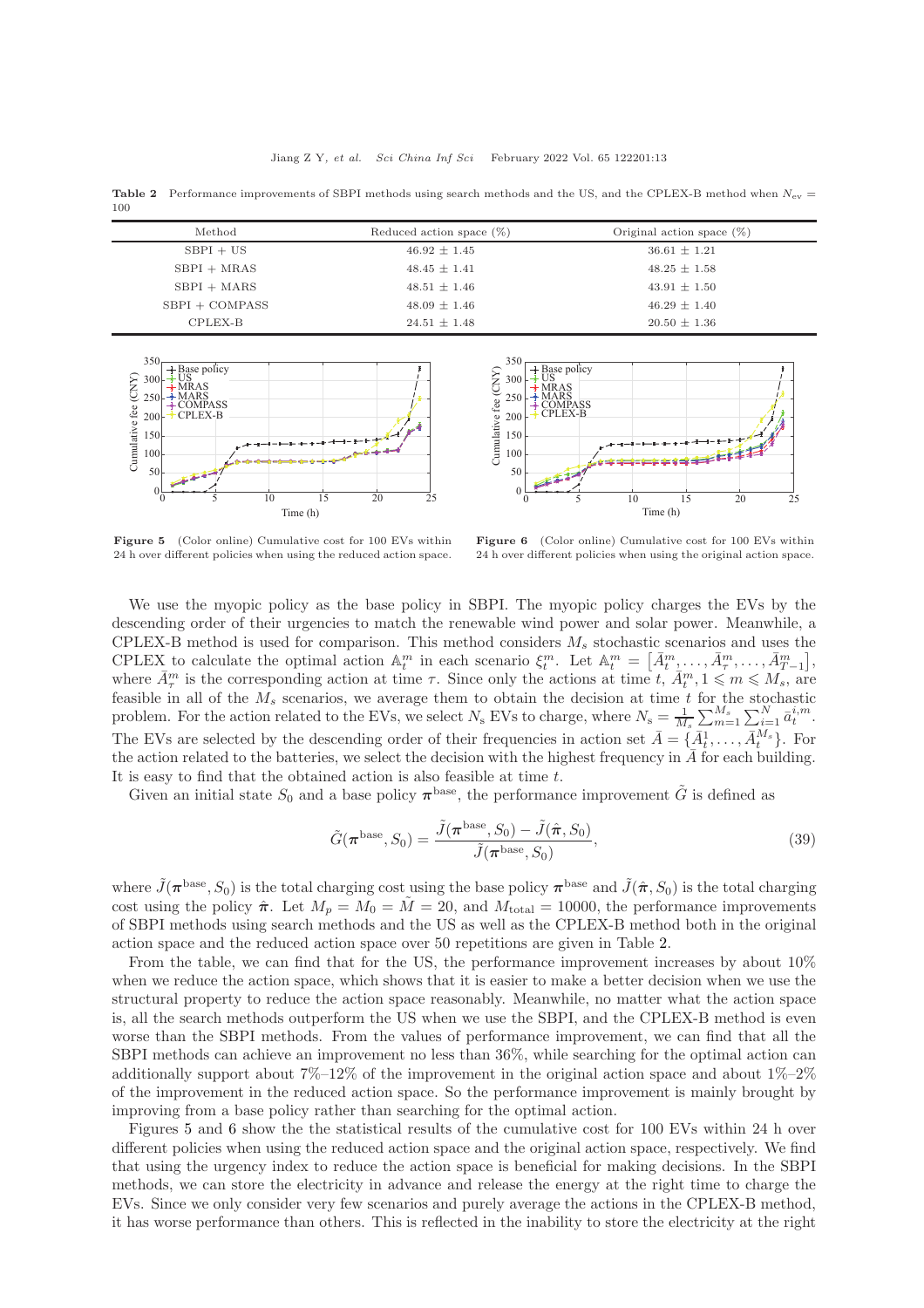<span id="page-13-0"></span>Table 3 Performance improvements of SBPI methods using search methods and the US, and the CPLEX-B method when  $N_{\rm ev}$  = 300

| Method           | Reduced action space $(\%)$ | Original action space $(\%)$ |  |
|------------------|-----------------------------|------------------------------|--|
| $SBPI + US$      | $15.67 \pm 0.48$            | $11.51 \pm 0.25$             |  |
| $SBPI + MRAS$    | $16.64 \pm 0.42$            | $15.42 \pm 0.35$             |  |
| $SBPI + MARS$    | $16.18 \pm 0.38$            | $14.14 \pm 0.33$             |  |
| $SBPI + COMPASS$ | $15.93 \pm 0.42$            | $11.81 \pm 0.26$             |  |
| CPLEX-B          | $5.26 \pm 0.28$             | $4.31 \pm 0.30$              |  |

<span id="page-13-1"></span>



Figure 7 (Color online) Cumulative cost for 300 EVs within 24 h over different policies when using the reduced action space.

Figure 8 (Color online) Cumulative cost for 300 EVs within 24 h over different policies when using the original action space.

time. Meanwhile, searching for the optimal action in SBPI can help make a better plan for the electricity acquirement and avoid using more high-priced electricity. It is worth noting that the search methods are not limited to those mentioned in this paper. Methods such as PSO can be used to search for the optimal action while the performance may be similar. The CPLEX is not the only tool for programming as well. The GUROBI can be used instead of the CPLEX while the performance is not influenced.

When the number of the EVs grows to 300, the performance improvements of SBPI methods using search methods and the US as well as the CPLEX-B method both in the original action space and the reduced action space over 50 repetitions are given in Table [3,](#page-13-0) and the statistical results of the cumulative cost in both of the action space are shown in Figures [7](#page-13-1) and [8,](#page-13-1) respectively. It demonstrates that the proposed approach is still appropriate while the performance improvements are lower than the case of 100 EVs. This is because the capacities of the renewable energy and the batteries do not change, which means that the regulating abilities of them become weak.

### 5 Conclusion

In this paper, we formulate the EV charging problem and explore the advantages of using structural property and search methods. Urgency index is used to reduce the action space and the rationality of the index is proved. Three search methods, MRAS, MARS and COMPASS, are used to find the optimal action in the action space. In MRAS and MARS, optimal ways to update the parameters are given and proved. In COMPASS, the method for uniformly sampling from the most-promising-area is specified in the EV charging problem. We numerically compare the performance among these SBPI methods and compare them with the CPLEX-B method. The results show all these methods perform better in the reduced action space than in the original action space. We also find that the search methods perform better than the US when we use the SBPI to improve the base policy, and all the SBPI methods perform better than the CPLEX-B method. This shows that the SBPI improves the base policy better, and the search methods make a little contribution in the performance.

In the future, we will focus on more general problems. For Assumption [1,](#page-2-1) if the charging power is not constant, the cost should be related to the SOC of the battery. For Assumption [2,](#page-2-2) if there is congestion, our approach may be still appropriate because it is equivalent to adding an upper bound of the number of the EVs charging in the parking lot. For Assumption [3,](#page-2-3) if the renewable energy is not free, the cost function should be modified while the proposed approach is not influenced. For Assumption [4,](#page-2-4) if the power from the grid is limited, it should be added to the system state. We may also consider the discharging process of the EVs and check whether we would charge the EVs with higher urgency index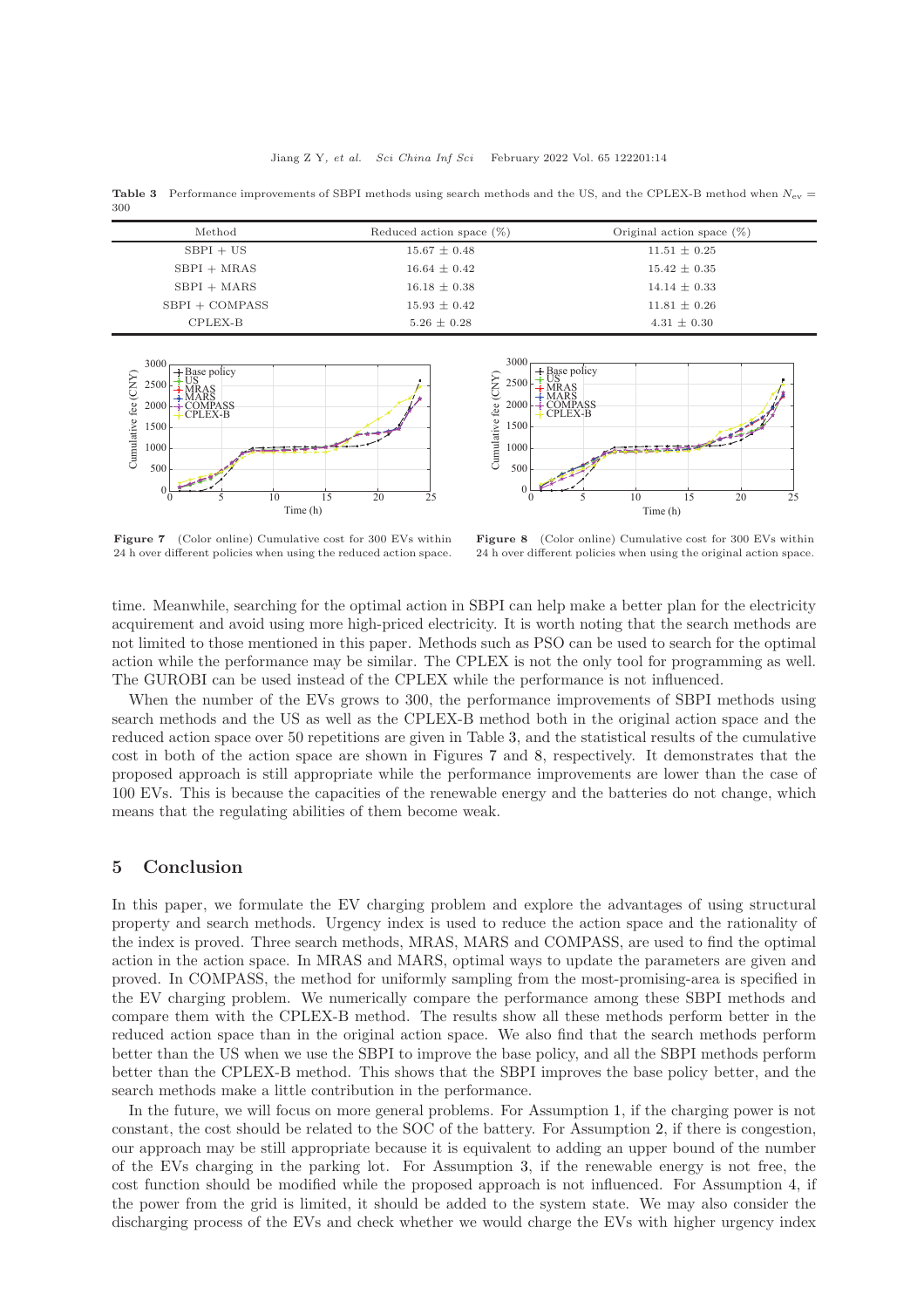and discharge the EVs with lower urgency index.

Acknowledgements This work was supported in part by National Key Research and Development Program of China (Grant No. 2016YFB0901900), National Natural Science Foundation of China (Grant No. 61673229), and the 111 International Collaboration Project of China (Grant No. BP2018006).

#### <span id="page-14-0"></span>References

- <span id="page-14-1"></span>1 Wang H W, Zhang X B, Ouyang M G. Energy and environmental life-cycle assessment of passenger car electrification based on Beijing driving patterns. [Sci China Technol Sci,](https://doi.org/10.1007/s11431-015-5786-3) 2015, 58: 659–668
- <span id="page-14-2"></span>2 Mohammadi K, Alavi O, Mostafaeipour A, et al. Assessing different parameters estimation methods of Weibull distribution to compute wind power density. [Energy Convers Manage,](https://doi.org/10.1016/j.enconman.2015.11.015) 2016, 108: 322–335
- <span id="page-14-3"></span>3 Murata A, Ohtake H, Oozeki T. Modeling of uncertainty of solar irradiance forecasts on numerical weather predictions with the estimation of multiple confidence intervals. [Renew Energy,](https://doi.org/10.1016/j.renene.2017.10.043) 2018, 117: 193–201
- <span id="page-14-4"></span>4 Amjad M, Ahmad A, Rehmani M H, et al. A review of EVs charging: from the perspective of energy optimization, optimization approaches, and charging techniques. [Transpation Res Part D-Transp Environ,](https://doi.org/10.1016/j.trd.2018.03.006) 2018, 62: 386–417
- <span id="page-14-5"></span>5 Nimalsiri N I, Mediwaththe C P, Ratnam E L, et al. A survey of algorithms for distributed charging control of electric vehicles in smart grid. [IEEE Trans Intell Transp Syst,](https://doi.org/10.1109/TITS.2019.2943620) 2020, 21: 4497–4515
- <span id="page-14-6"></span>6 Jia Q S, Shen J X, Xu Z B, et al. Simulation-based policy improvement for energy management in commercial office buildings. [IEEE Trans Smart Grid,](https://doi.org/10.1109/TSG.2012.2214069) 2012, 3: 2211–2223
- <span id="page-14-7"></span>7 Xu Y, Pan F, Tong L. Dynamic scheduling for charging electric vehicles: a priority rule. [IEEE Trans Automat Contr,](https://doi.org/10.1109/TAC.2016.2541305) 2016, 61: 4094–4099
- <span id="page-14-8"></span>8 Hu J Q, Fu M C, Marcus S I. A model reference adaptive search method for global optimization. [Operations Res,](https://doi.org/10.1287/opre.1060.0367) 2007, 55: 549–568
- <span id="page-14-9"></span>9 Hu J Q, Fu M C, Marcus S I. A model reference adaptive search method for stochastic global optimization. [Commun Inf Syst,](https://doi.org/10.4310/CIS.2008.v8.n3.a4) 2008, 8: 245–276
- <span id="page-14-10"></span>10 Hu J Q, Hu P, Chan[g H S. A stochastic approximation framework for a class of randomized optimization algorithms.](https://doi.org/10.1109/TAC.2011.2158128) IEEE Trans Automat Contr, 2012, 57: 165–178
- <span id="page-14-11"></span>11 Hong L J, Nelson B L. Discrete optimization via simulation using COMPASS. [Operations Res,](https://doi.org/10.1287/opre.1050.0237) 2006, 54: 115–129
- 12 Yan Q, Zhang B, Kezunovic M. Optimized operational cost reduction for an EV charging station integrated with battery energy storage and PV generation. [IEEE Trans Smart Grid,](https://doi.org/10.1109/TSG.2017.2788440) 2019, 10: 2096–2106
- <span id="page-14-12"></span>13 Zhong Q W, Buckley S, Vassallo A, et al. Energy cost minimization through optimization of EV, home and workplace battery storage. [Sci China Technol Sci,](https://doi.org/10.1007/s11431-017-9188-y) 2018, 61: 761–773
- <span id="page-14-13"></span>14 Zhang Y M, Wei [Z, Li H, et al. Optimal charging scheduling for catenary-free trams in public transportation systems.](https://doi.org/10.1109/TSG.2017.2737404) IEEE Trans Smart Grid, 2019, 10: 227–237
- <span id="page-14-14"></span>15 Eldeeb H H, Faddel S, Mohammed O A. Multi-objective optimization technique for the operation of grid tied PV powered EV charging station. [Electric Power Syst Res,](https://doi.org/10.1016/j.epsr.2018.08.004) 2018, 164: 201–211
- <span id="page-14-15"></span>16 Zhang Y M, Cai L. Dynamic charging scheduling for EV parking lots with photovoltaic power system. [IEEE Access,](https://doi.org/10.1109/ACCESS.2018.2873286) 2018, 6: 56995–57005
- <span id="page-14-16"></span>17 Jia [Q S, Wu J. On distributed event-based optimization for](https://doi.org/10.1007/s11432-018-9597-8) shared economy in cyber-physical energy systems. Sci China Inf Sci, 2018, 61: 110203
- <span id="page-14-17"></span>18 Xie S, Zhong W, Xie K, et al. Fair energy scheduling for vehicle-to-grid networks using adaptive dynamic programming. IEEE Trans Neural Netw Learn Syst, 2016, 27: 1697–1707
- <span id="page-14-18"></span>19 Wu Y, Ravey A, Chrenko D, et al. Demand side energy management of EV charging stations by approximate dynamic programming. [Energy Convers Manage,](https://doi.org/10.1016/j.enconman.2019.06.058) 2019, 196: 878–890
- <span id="page-14-19"></span>20 Zhang Y M, You P C, Cai L. Optimal charging scheduling by pricing for EV charging station with dual charging modes. IEEE Trans Intell Transp Syst, 2019, 20: 3386–3396
- 21 Huang Q, Jia Q S, Guan X. A multi-timescale and bilevel coordination approach for matching uncertain wind supply with EV charging demand. [IEEE Trans Automat Sci Eng,](https://doi.org/10.1109/TASE.2016.2585180) 2017, 14: 694–704
- <span id="page-14-20"></span>22 Puterman M, Puterman M L. Markov Decision Processes: Discrete Stochastic Dynamic Programming. Hoboken: John Wiley & Sons, 2014
- <span id="page-14-22"></span><span id="page-14-21"></span>23 Hastings W K. Monte Carlo sampling methods using Markov chains and their applications. [Biometrika,](https://doi.org/10.1093/biomet/57.1.97) 1970, 57: 97–109
- 24 Leterme W, Ruelens F, Claessens B, et al. A flexible stochastic optimization method for wind power balancing with PHEVs. [IEEE Trans Smart Grid,](https://doi.org/10.1109/TSG.2014.2302316) 2014, 5: 1238–1245
- <span id="page-14-24"></span><span id="page-14-23"></span>25 Wang Z, Jochem P, Fichtner W. A scenario-based stochastic optimization model for charging scheduling of electric vehicles under uncertainties of vehicle availability and charging demand. [J Cleaner Production,](https://doi.org/10.1016/j.jclepro.2019.119886) 2020, 254: 119886
- <span id="page-14-25"></span>26 Lopez K L, Gagne C, Gardner M A. Demand-side management using deep learning for smart charging of electric vehicles. [IEEE Trans Smart Grid,](https://doi.org/10.1109/TSG.2018.2808247) 2019, 10: 2683–2691
- 27 Wan Z, Li [H, He H, et al. Model-free real-time EV charging scheduling based on deep reinforcement learning.](https://doi.org/10.1109/TSG.2018.2879572) IEEE Trans Smart Grid, 2019, 10: 5246–5257